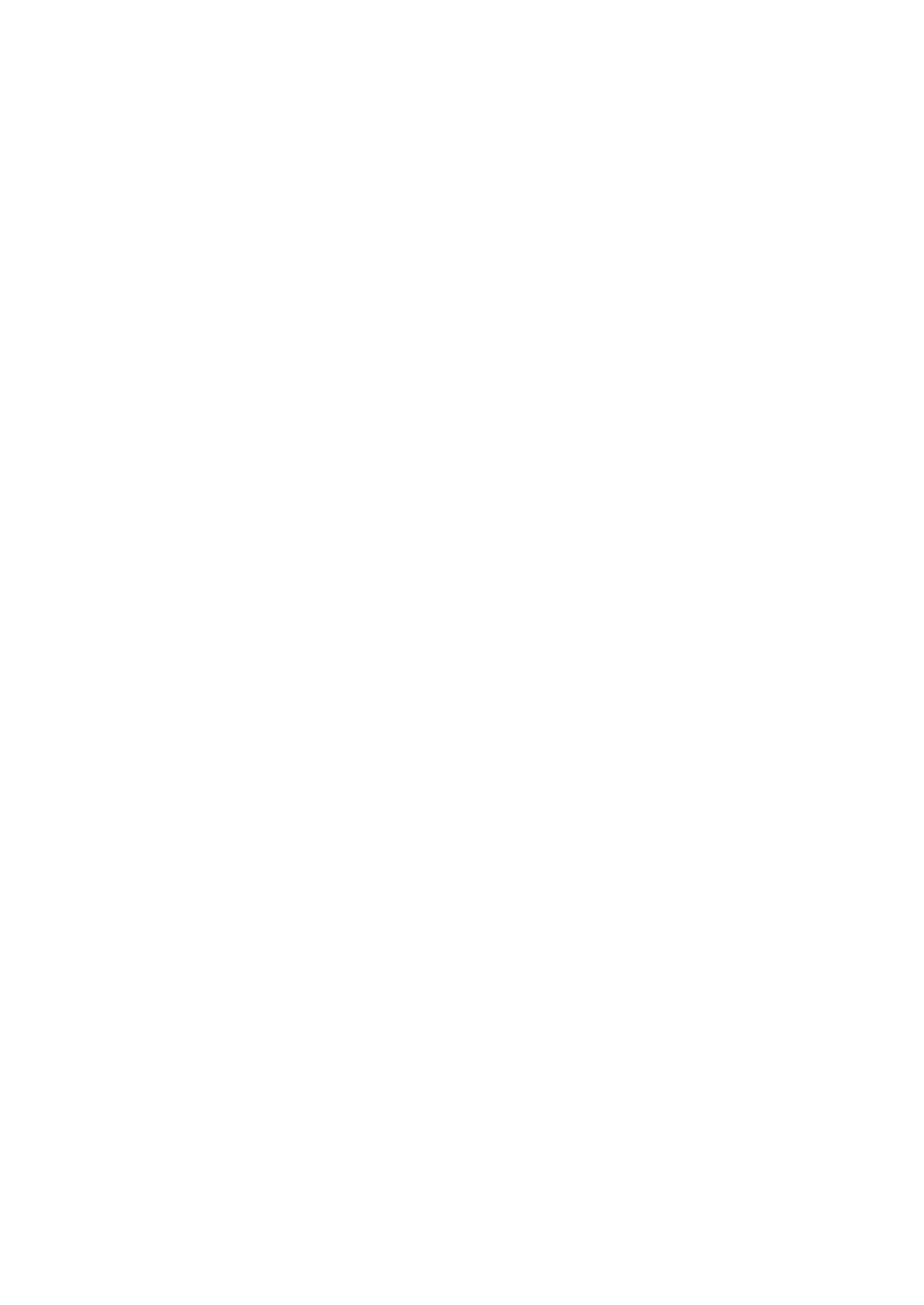# **Table of contents**

| <b>Introduction</b>                    | 1                       |
|----------------------------------------|-------------------------|
| 1. Methods                             | $\overline{2}$          |
| 1.1. Overlapping Regions               | $\overline{2}$          |
| 1.2. Minimizer Index                   | $\overline{\mathbf{4}}$ |
| 1.2.1. TFIDF Index Filtering           | 5                       |
| 1.2.2. Index Construction              | 6                       |
| 1.3 Mapping                            | 8                       |
| 1.3.1. Counting Hits                   | 8                       |
| 1.3.2. Selecting Regions               | 11                      |
| 1.3.3. Approximating Mapping Positions | 12                      |
| 1.3.4. Finding Matches                 | 14                      |
| 1.3.5. Chaining                        | 15                      |
| 1.3.6. Pseudocode and Analysis         | 16                      |
| 2. Implementation                      | 18                      |
| 2.1 Details                            | 18                      |
| 3. Results                             | 20                      |
| <b>Conclusion</b>                      | 24                      |
| <b>References</b>                      | 25                      |
| <b>Summary</b>                         | 26                      |
| <b>Sažetak</b>                         | 27                      |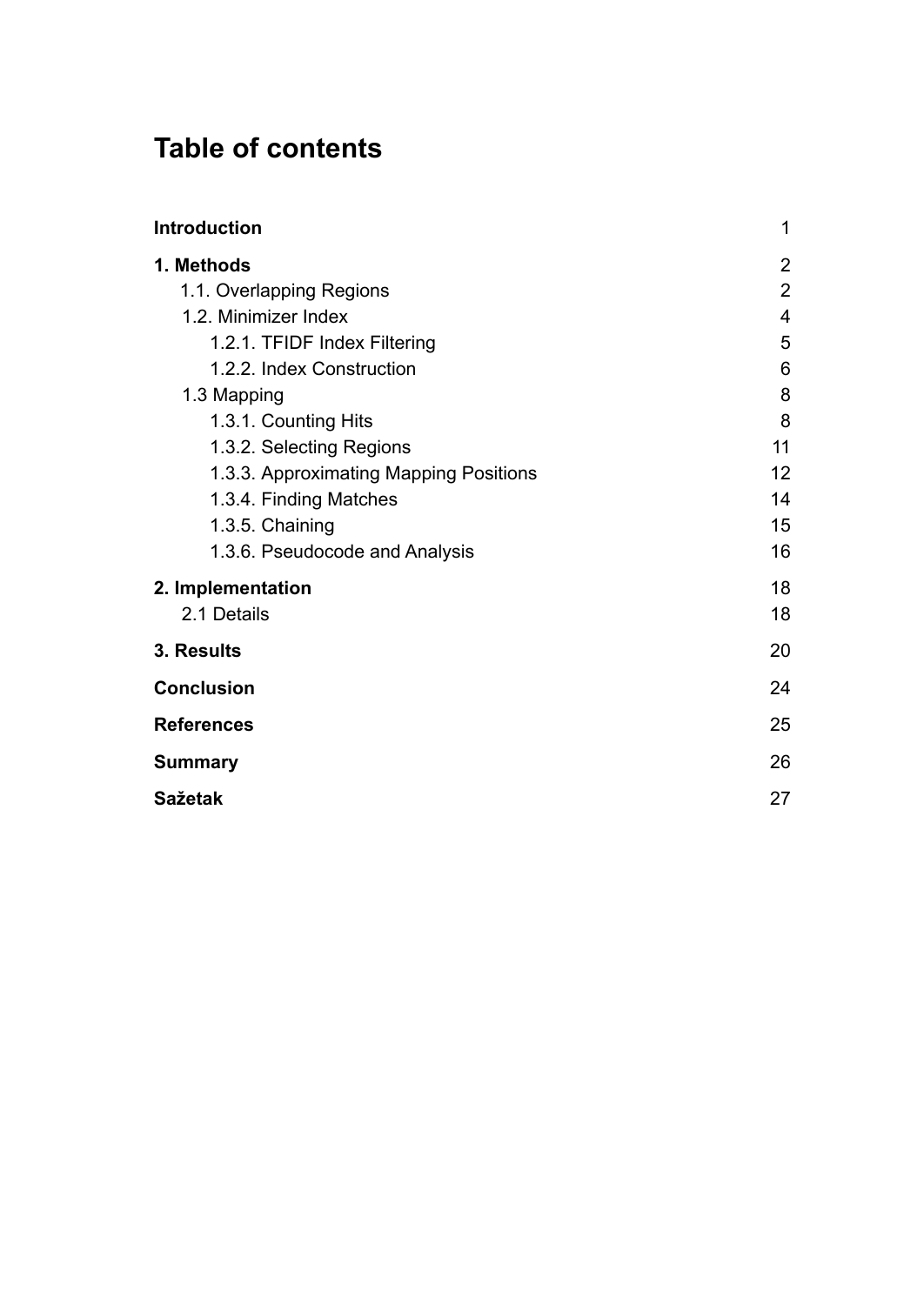## <span id="page-2-0"></span>**Introduction**

Mapping DNA reads to a reference genome is a common problem in bioinformatics. It is usually much less computationally expensive than assembling reads into a genome or transcriptome. There are many mapping tools that implement different approaches that have evolved from the seed-and-extend approach to newly popular sketch-based methods. Sketch-based algorithms achieve fast runtimes on large sequences because they employ dimensionality reduction, using only a subset of k-mers present in the sequence to compactly represent the whole sequence. Minimap2 is a versatile mapping/alignment tool that implements this idea and is considered the industry standard.

Advancements in DNA sequencing technologies have led to an explosive growth of the amount of sequencing data being generated every year. As such, efficient algorithms are needed in order to process this large amount of data. The three major sequencing technologies are Illumina, Pacific Biosciences SMRT and Oxford Nanopore Technologies. As these technologies become cheaper and produce more accurate and longer reads, algorithms can be improved by utilizing the properties of technology specific reads.

Usually there is a tradeoff between read accuracy and length, so algorithms were developed for both short and highly accurate reads and long but error-prone reads. However, the latest advancement in Pacific Biosciences SMRT technology produces both highly accurate and long reads called High Fidelity (HiFi) reads.

In this paper we propose a new mapping algorithm, hifimap, which utilizes properties of HiFi reads in order to achieve faster runtimes and lower memory requirements without sacrificing mapping accuracy. We will introduce the hifimap algorithm, discuss its implementation and evaluate the performance and accuracy of hifimap by comparing it to minimap2 on both simulated and real data.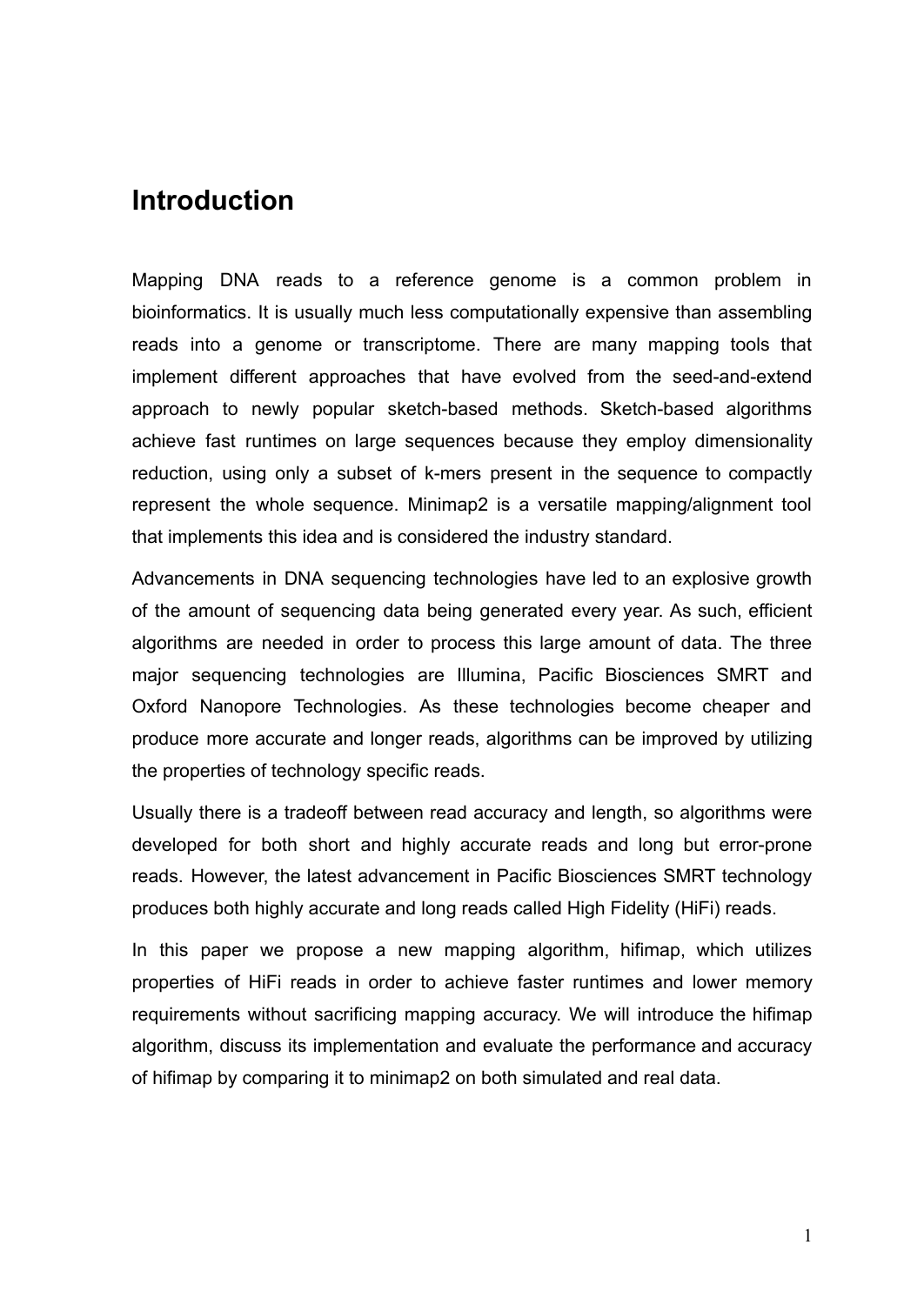## <span id="page-3-0"></span>**1. Methods**

HiFi reads have an accuracy higher than 99% and a light-tailed narrow length distribution with the maximal mean of around 25kbp. Hifimap uses these properties in order to identify short candidate regions on the reference genome and then tries to find a mapping in those regions by finding minimizer (Roberts et al., 2004) matches and chaining them in a similar manner as minimap2. The idea is to minimize the length on which chaining is performed. Finding candidate regions is done by counting the number of minimizer hits in each region and using a strategy to choose the most fitting candidates. Furthermore, mapping positions can be approximated with a slightly lower accuracy just by observing minimizer hits in neighbouring regions without the need for chaining.

### <span id="page-3-1"></span>**1.1. Overlapping Regions**

We partition the target sequence into logical regions of the same length where each two neighbouring regions overlap by exactly half region length.

#### **Definition**

Region  $R_{r}$  of some target sequence is an interval of positions [rA,  $(r + 2)A > r$  $r = 0$ , ...,  $floor(L/A) - 1$ , where  $A =$  half region length and  $L =$  target sequence length.

A target sequence contains exactly  $floor(L/A)$  regions, where each region  $R_{r}$ starts at position  $rA$  and has length 2A, as depicted in Fig 1.1.



Fig 1.1 Partitioning target sequence into regions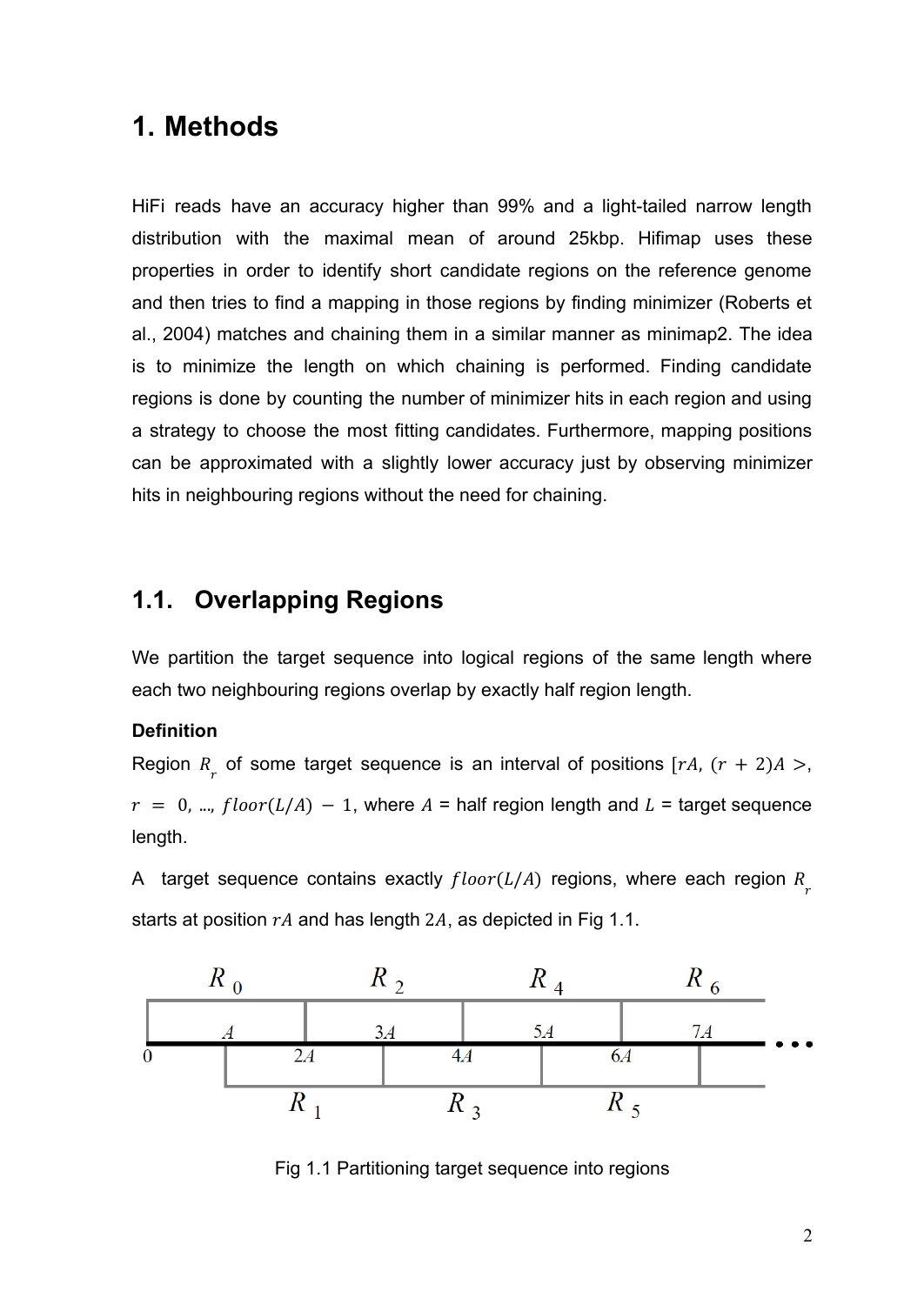#### **Lemma**

*If a substring of length is taken from the target sequence, its starting and ending positions must both be in at least 1 same region.*

In other words, at least 1 region will fully contain the taken substring.

#### **Proof**

Let's assume a target sequence of length  $LA$ .

Let  $I_r$  be an interval of target sequence positions  $[rA, (r + 1)A >$ ,  $r = 0, ..., L - 1.$ 



Fig 1.2 Intervals  $I_r$  on target sequence

Then the following axioms hold:

1. region  $R_r$  consists of exactly positions  $I_r \cup I_{r+1}$ 

2. if a substring of length A has a starting position in  $I_{r}$ , then it's ending position must be in  $I_{r+1}$ .

From (1) and (2) we can infer that all substrings of length  $A$  with a starting position in  $I_{r}$  are fully contained in region  $R_{r}$ .

Since intervals  $I_{0'}$   $I_{1'}$  ...,  $I_{L-1}$  contain all possible starting positions of substrings of length  $A$ , the lemma must hold.

Generally, the reference sequence length doesn't have to be a factor of  $A$ , but it's not difficult to show that the same idea still applies. Notice that all positions from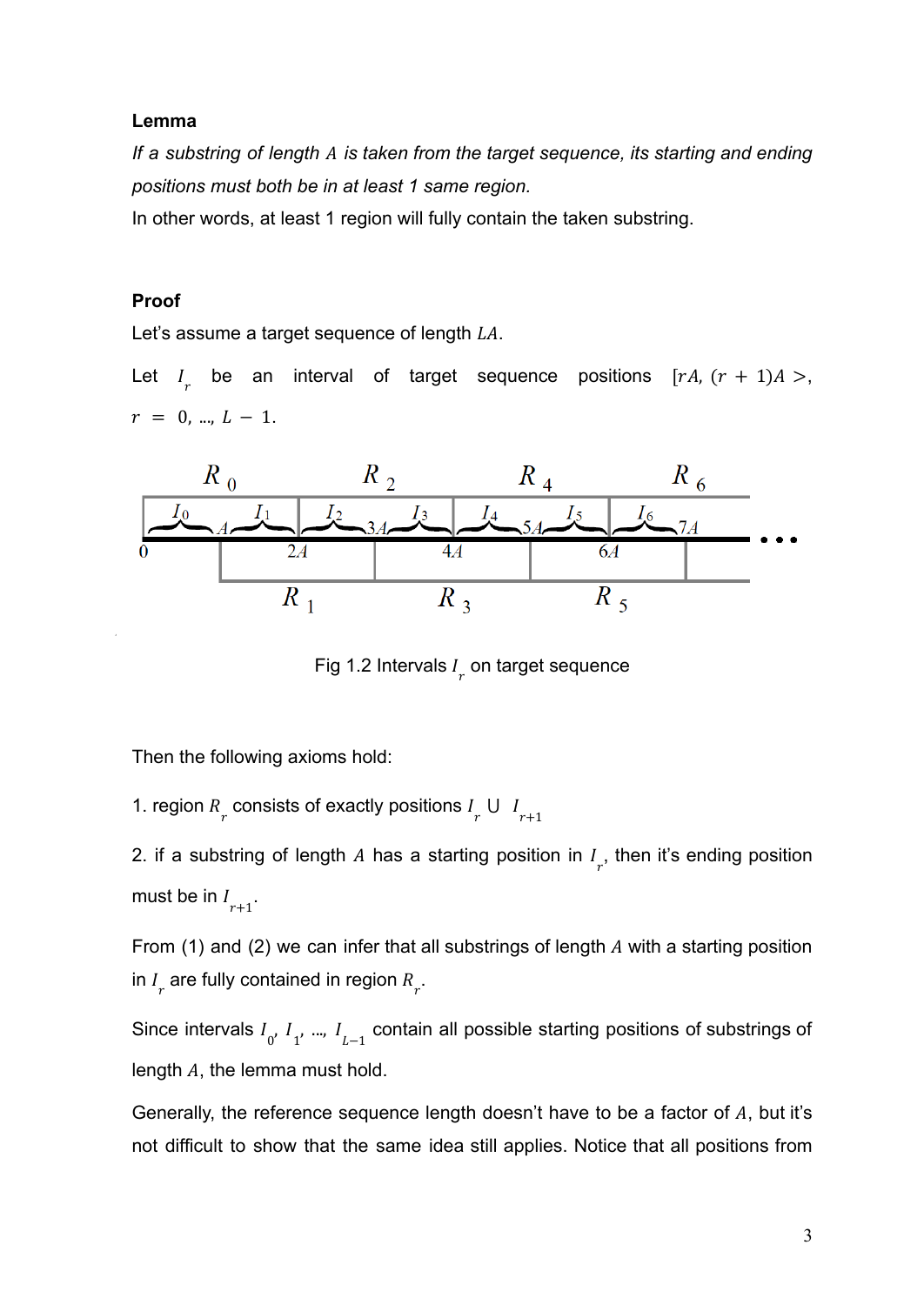$[A, (L - 1)A >$  belong within 2 regions, while the first A and last A positions of the reference sequence belong to only 1 region.

In the context of mapping, substrings of length  $A$  taken from the target sequence are HiFi reads. As mentioned, HiFi reads have a narrow length distribution so we can set  $A$  to be the average read length in our dataset and as a result, a significant percentage of each read will be contained inside 1 region. In practice we usually set  $A$  to be a bit higher than the average read length since we want each read to be fully covered by 1 region. Hifimap algorithm is quite robust to large values of  $A$ , however setting  $A$  too high will affect hifimaps performance. The larger we set  $A$ , the more hifimap algorithm morphs into the minimap algorithm. If we set  $A$  to equal half the target sequence length, hifimap algorithm and minimap algorithm become equivalent. Our approximation method on the other hand is quite sensitive to values of  $A$  as it only performs well when  $A \sim$  read length.

### <span id="page-5-0"></span>**1.2. Minimizer Index**

Minimizer sampling was introduced by Roberts et al. (2004). It is a method of selecting k-mers from a sequence such that if two sequences are similar enough, the same k-mers will be selected from both. Minimap2 collects reference sequence minimizers and indexes them in a hash table with the key being the minimizer value, and value being a list of positions of minimizers whose value is the same as the key. It then maps each query sequence by sampling its minimizers and querying the index in order to find exact matches. These matches are then chained using dynamic programming and exact mapping positions are found.

The idea behind the hifimap algorithm is to rapidly count the number of minimizer hits in each region and then compute and chain the exact minimizer matches only on most prominent regions. In order to achieve this, hifimap employs a similar indexing scheme as minimap2 but instead of mapping each minimizer value to a list of positions, it maps each minimizer value to a list of regions which contain that minimizer. Alongside each region, it also stores term frequency, the number of times a specific minimizer has occurred in that region. We utilize this value in the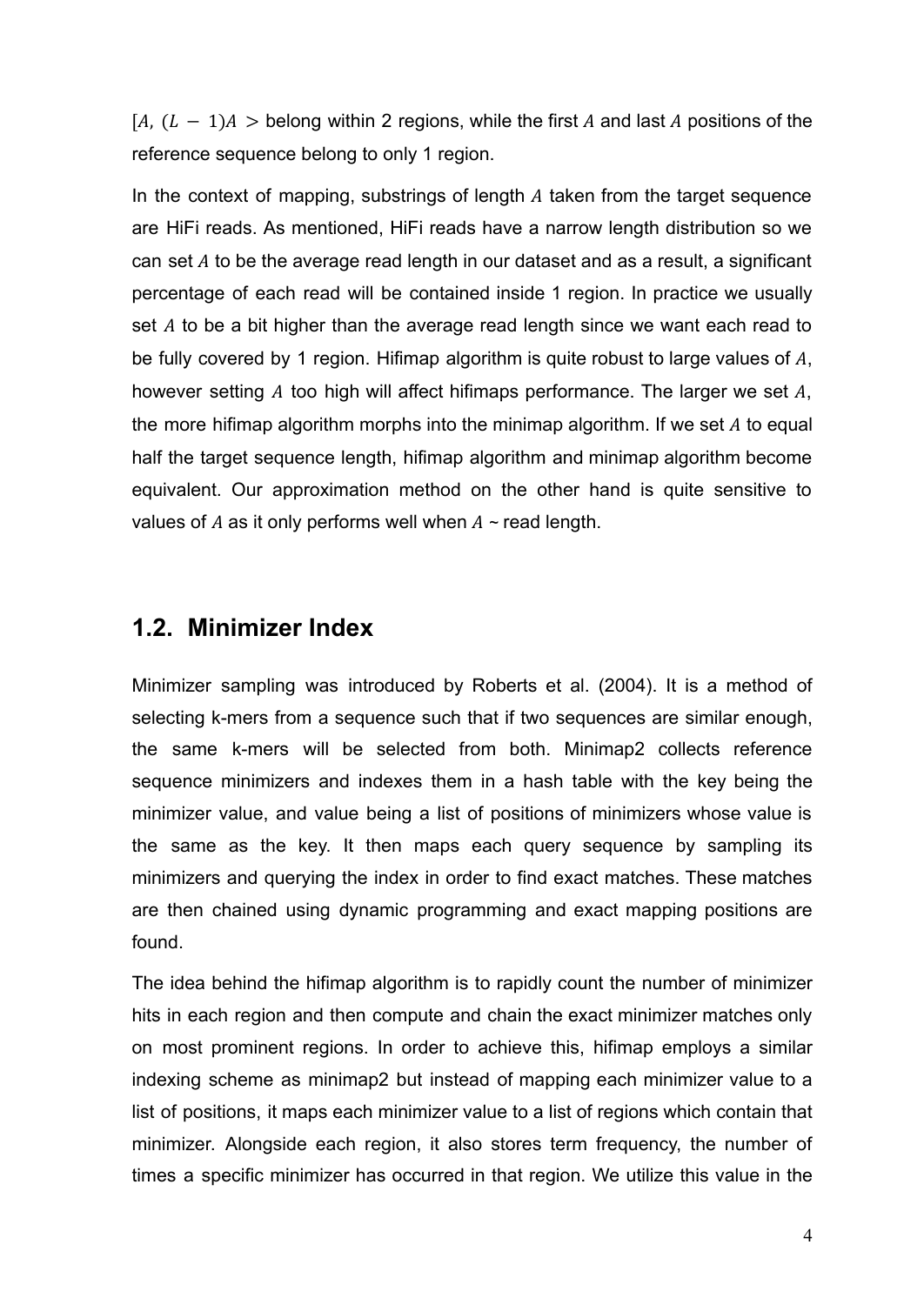counting procedure in order to not overcount the number of minimizer hits in each region.

Since we don't store each position of the minimizer's occurrence but merely it's regions, we expect our index to be more memory efficient. In particular, we achieve memory savings when the same minimizer occurs multiple times in the same region.

#### <span id="page-6-0"></span>**1.2.1. TFIDF Index Filtering**

Minimap2 dismisses the most frequent reference minimizers in order to reduce noise in the mapping procedure. Hifimap's region partitioning allows us to employ the TFIDF(Term frequency - Inverse document frequency) method from Natural Language Processing in order to achieve the same goal. TFIDF is widely used by search engines to determine how significant a keyword is to a document in a collection or corpus. Similarly, hifimap uses TFIDF to determine the significance of minimizer occurrences in each region within a context of a corpus of all existing regions on the target sequence.

We can denote each index entry as a 3-tuple  $e = (m, R_{r}, tf)$  where m is the minimizer value,  $R_{\overline{r}}$  the region and  $tf$  the term frequency of minimizer  $m$  in region

 $R_{r}$ .

We compute the TFIDF score for each index entry  $e$  with the following formula:

$$
TFIDF(e) = TF(e) * IDF(e)
$$
 (1)

where

$$
TF(e) = e. \text{tf}
$$
\n
$$
IDF(e) = \log_e\left(\frac{\text{total number of regions}}{\text{number of distinct regions } \text{minimize } e \text{.} \text{m appears in}}\right)
$$

 $TF(e)$  represents the minimizer's importance in a specific region and  $IDF(e)$ represents the minimizer's cross-region importance. Multiplying these two terms yields a value that represents the minimizer's importance in a specific region in the context of all existing regions.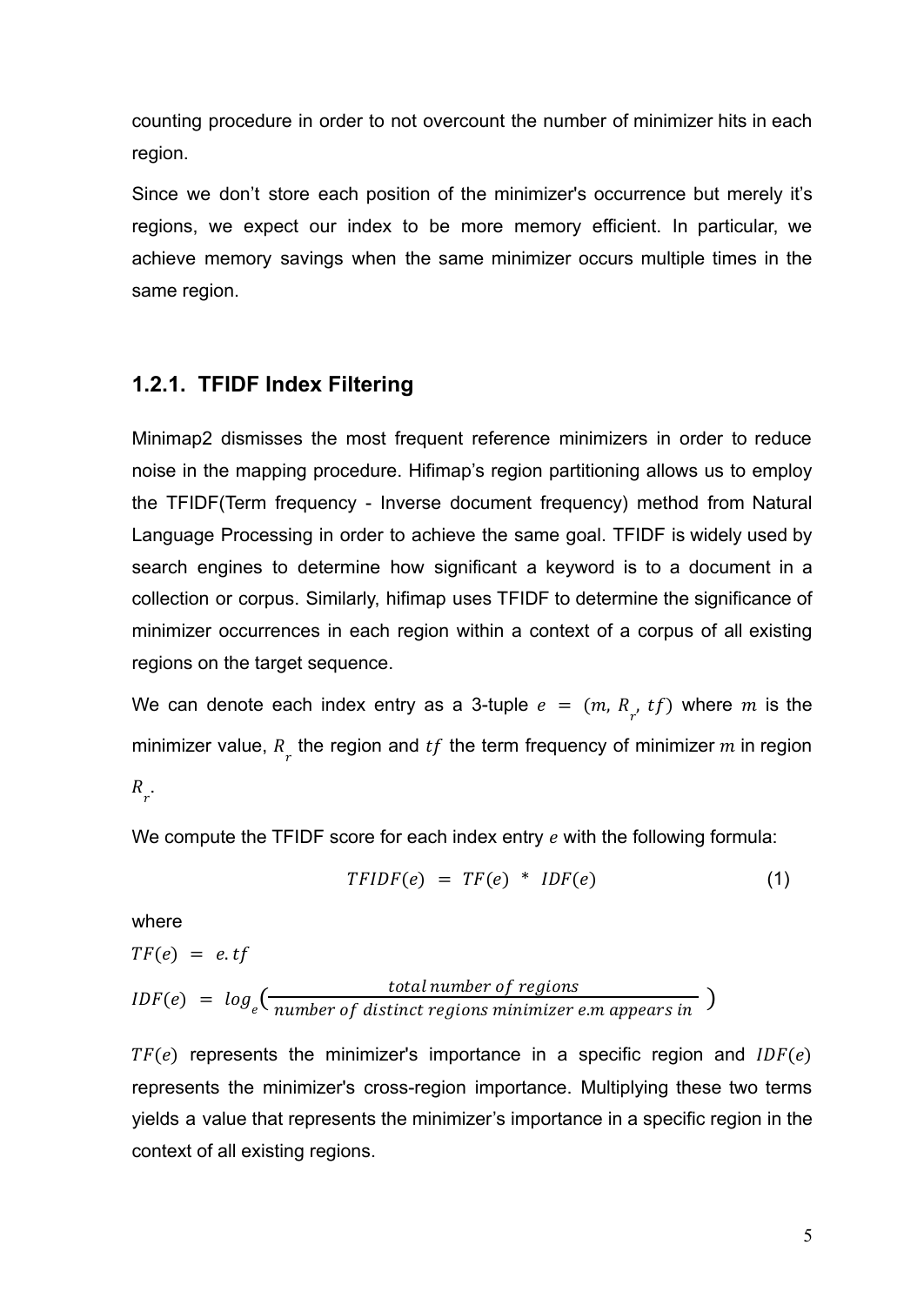We expect that each region contains approximately the same number of minimizers, so there is no need to normalize the term frequency by dividing it with the total number of (not necessarily distinct) minimizers that appear in the observed region, as is usually done in the TFIDF method when documents contain differing amounts of keywords.

Before inserting a 3-tuple  $e$  in the Index, we compute it's TFIDF value and compare it to the threshold value. If  $TFIDF(e)$  passes the threshold, we insert it in the Index, otherwise we dismiss it. This further reduces Index memory requirements, but adds additional time overhead to Index construction since we need to compute the minimizer term frequency and count the number of regions minimizer  $e$ .  $m$  appears in, in order to compute  $TFIDF(e)$ .

It is not clear how to choose the appropriate TFIDF threshold. Hifimap sets the threshold to be the TFIDF value of singleton minimizers, minimizers with values that appear only once in the minimizer sample.

$$
TFIDF_{threshold} = log_e(\frac{total\ number\ of\ regions}{2})
$$
 (2)

This way we are certain that at least singleton minimizers will pass the TFIDF filter which is important since matching singleton minimizers is the best indication of an appropriate mapping.

In our implementation we allowed users to offset this value by some constant defined at the start of the program in order to allow further experimentation.

#### <span id="page-7-0"></span>**1.2.2. Index Construction**

Hifimap's Index is constructed by first collecting reference minimizers and sorting them by value. We can then construct the Index with one iteration over the sorted list of minimizers by buffering regions of minimizers with the same value, since they will appear as neighbours in the sorted minimizer list. Each buffer counts the number of occurrences of each inserted region and hence contains (region, term frequency) pairs of all minimizers with the same specific value. Each buffer contains enough information to compute the TFIDF of all pairs inside the buffer. When there are no more regions to be inserted in the current buffer, we can iterate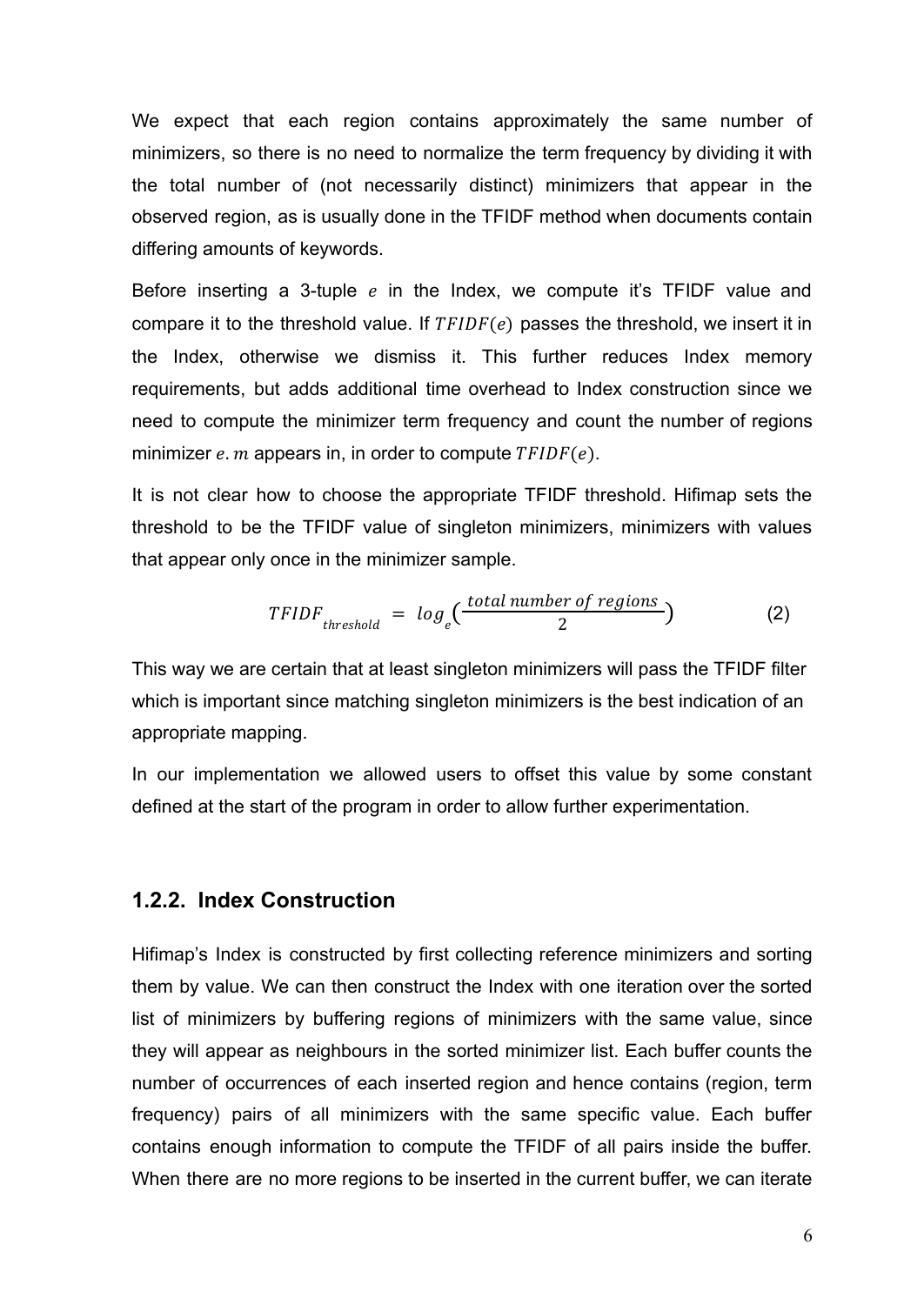over the buffer and compute TFIDF scores of all pairs and if they pass the threshold insert them in the Index.

#### **Algorithm 1** Index construction

## **Input:** Target sequence

```
Output: Minimizer hash table
```

```
Function ConstructIndex(target):
Sketch = ComputeMinimizers(target)
SortByValue(Sketch)
Index ← Empty hash table
Buffer ← Empty buffer object
i + 1while i < Sketch.size():
      if Sketch[i] == Sketch[i-1]Buffer.insert(Sketch[i-1].regions())
      else
            Buffer.insert(Sketch[i-1].regions())
            CheckThresholdAndInsert(Buffer, Index)
            Buffer.clear()
      i++return Index
```
In the given pseudocode buffer is an object that counts the number of occurrences of each region (ie. term frequency) and also stores the number of distinct regions inserted in the buffer (used to compute Idf). CheckThresholdAndInsert() is a method that computes TFIDF values for each (region, term frequency) pair in the buffer and if it passes the TFIDF threshold, inserts the pair in the Index under the key of the minimizer value represented by the buffer. ComputeMinimizers() simply returns a minimizer sample from the given sequence.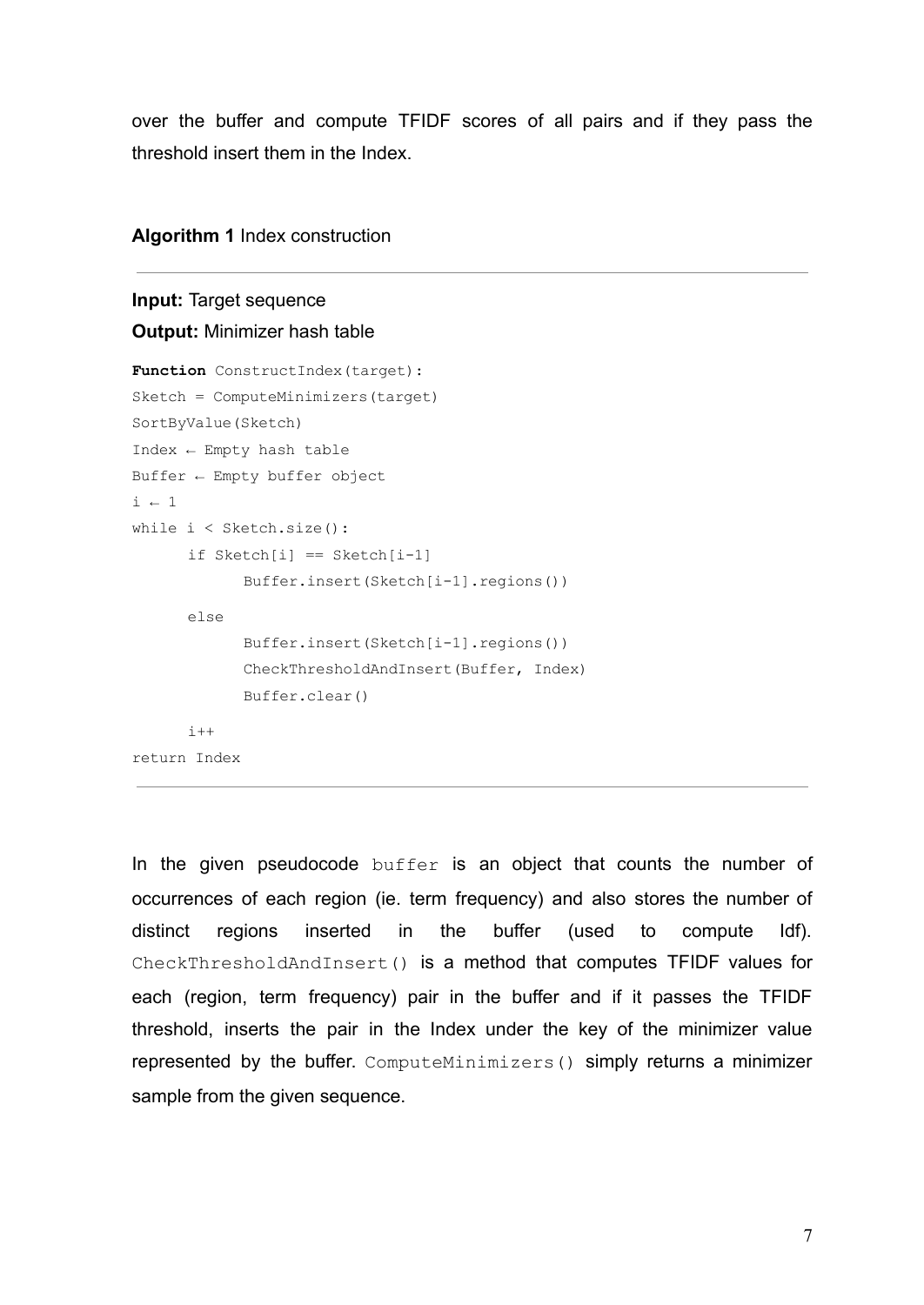### <span id="page-9-0"></span>**1.3. Mapping**

Mapping a query sequence to the target sequence means identifying intervals on the target which are highly similar to the corresponding intervals on the query. The result of mapping can be 0 or more found intervals. Since target sequences can be very large, hifimap first reduces the search space by identifying regions which seem the most prominent to contain some highly similar interval. Then it finds and chains exact minimizer matches between the query sequence and selected regions. The positions of the first match in every chain correspond to the appropriate starting positions of significantly similar intervals between the query and target sequence. In the same manner, positions of the last match in every chain correspond to the ending positions of the same intervals.

#### <span id="page-9-1"></span>**1.3.1. Counting Hits**

Hifimap first collects minimizers from the query which are then used as seeds to query the Index. Given that minimizer  $m$  occurs  $k$  times in the query, then for each  $(R_{r}, tf)$  pair obtained from querying the Index using the key m we apply the following heuristic to count region hits:

$$
Hits[R_r] += min(k, tf)
$$
 (3)

<span id="page-9-2"></span>Notice that after applying this heuristic to every distinct query minimizer,  $\textit{Hits}[R_{_{\mathcal{T}}}]$ gives us a tight upper bound on the length of a chain consisting of minimizer matches between the query and region  $R_{\overline{r}}$ . Our intuition is simple: the higher the upper bound on the length of a chain, the higher the probability that a significantly similar interval exists between region  $R_{\overline{r}}$  and the query. Conversely, a low upper bound on the length of a chain strictly limits the significance of a possible similar interval between the region and the query. This is a heuristic since there is no guarantee that an actual chain of length  $Hits[R_{_{r}}]$  will be found because that depends on the relative ordering of minimizer matches which we didn't take into account. Nevertheless, this does allow us to efficiently identify regions where a long chain is possible, and dismiss regions where it is not.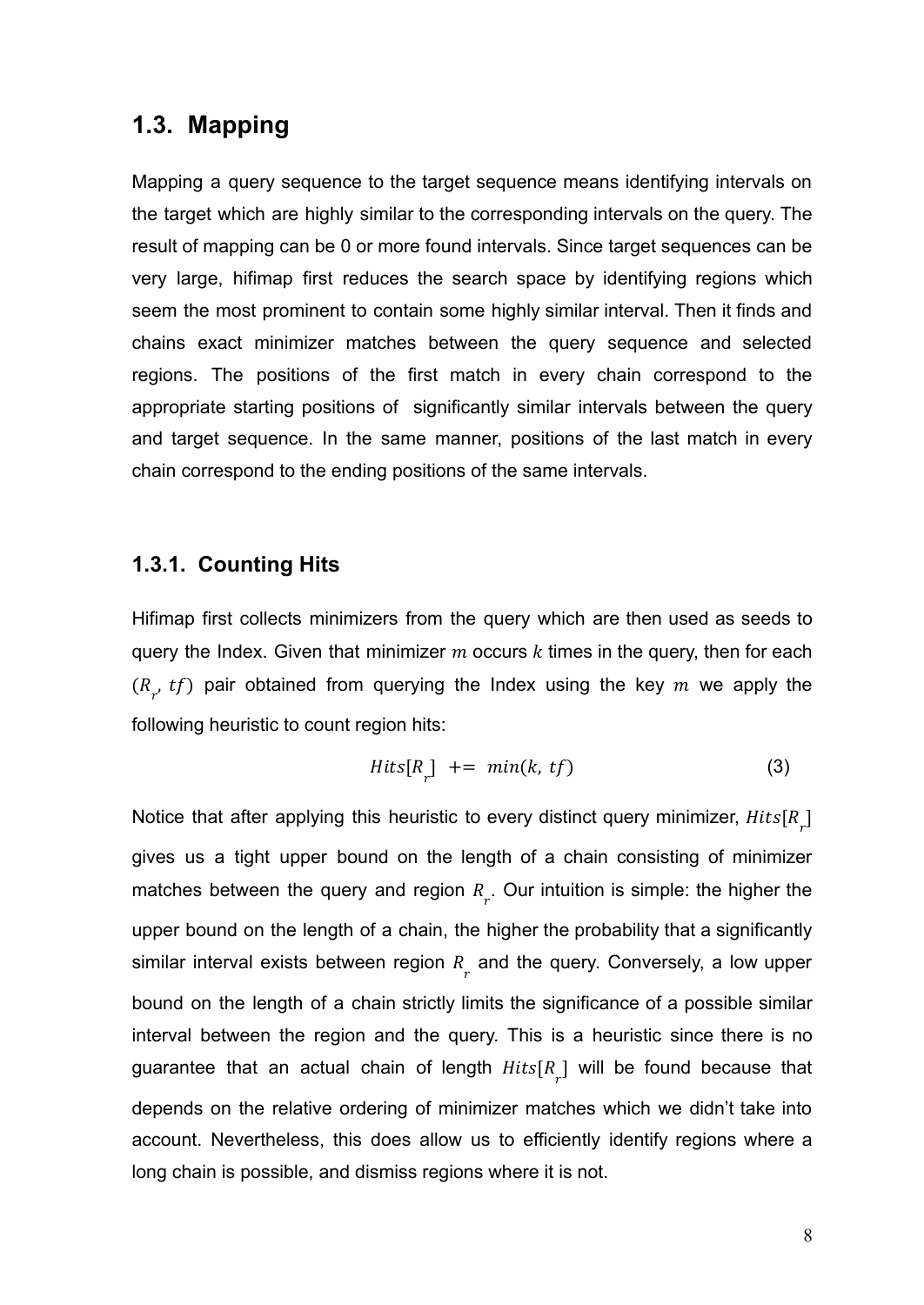Another heuristic that imposes naturally would be  $Hits[R_r]$  +=  $k \cdot tf$  since there are  $k \cdot tf$  exact minimizer matches with the minimizer value m between the query and region  $R_{r}$ . This heuristic however is too optimistic and could lead to overcounting hits and thus overestimating the likelihood of finding a significantly similar interval in the given region.

#### **Example:**

Assume that minimizer  $m_{\stackrel{.}{k}}$  appears  $k$  times in the query and  $k~=~1,$  ..., 5. For simplicity, assume Index:

$$
m_1 \rightarrow [(R_{7'} 10)]
$$
  
\n
$$
m_2 \rightarrow [(R_{9'} 3), (R_{12'} 3)]
$$
  
\n
$$
m_3 \rightarrow [(R_{5'} 1), (R_{9'} 3)]
$$

Recall that our Index is a hash table in which each minimizer is mapped to a list of  $(R_{r}, tf)$  pairs, meaning that the given minimizer appears  $tf$  times in region  $R_{r}$ .

Applying **[heuristic \(3\)](#page-9-2)** would yield:

$$
Hits[R5] = 1, \, Hits[R7] = 1, \, Hits[R9] = 2 + 3 = 5, \, Hits[R12] = 2
$$

Take for example region  $R_{\overline{9}}$ , minimizer  $m_{\overline{2}}$  appears 2 times in the query sequence and 3 times in  $R_{\rm g}$ , so we add  $min(2,3)$  to  $Hits[R_{\rm g}]$ . In the same way, minimizer  $m_{\rm g}$ appears 3 times in the query sequence and 3 times in  $R_g$ , so we add  $min(3, 3)$  to  $Hits[R_{9}].$ 

By observing these Hits values we can conclude that the longest chain is possible in region  $R_{\overline{9}}$  and therefore  $R_{\overline{9}}$  is the most prominent region.

On the other hand applying the heuristic  $Hits[R_r]$  +=  $k \cdot tf$  would yield:

$$
Hits[R5] = 3, \, Hits[R7] = 10, \, Hits[R9] = 6 + 9 = 15, \, Hits[R12] = 6
$$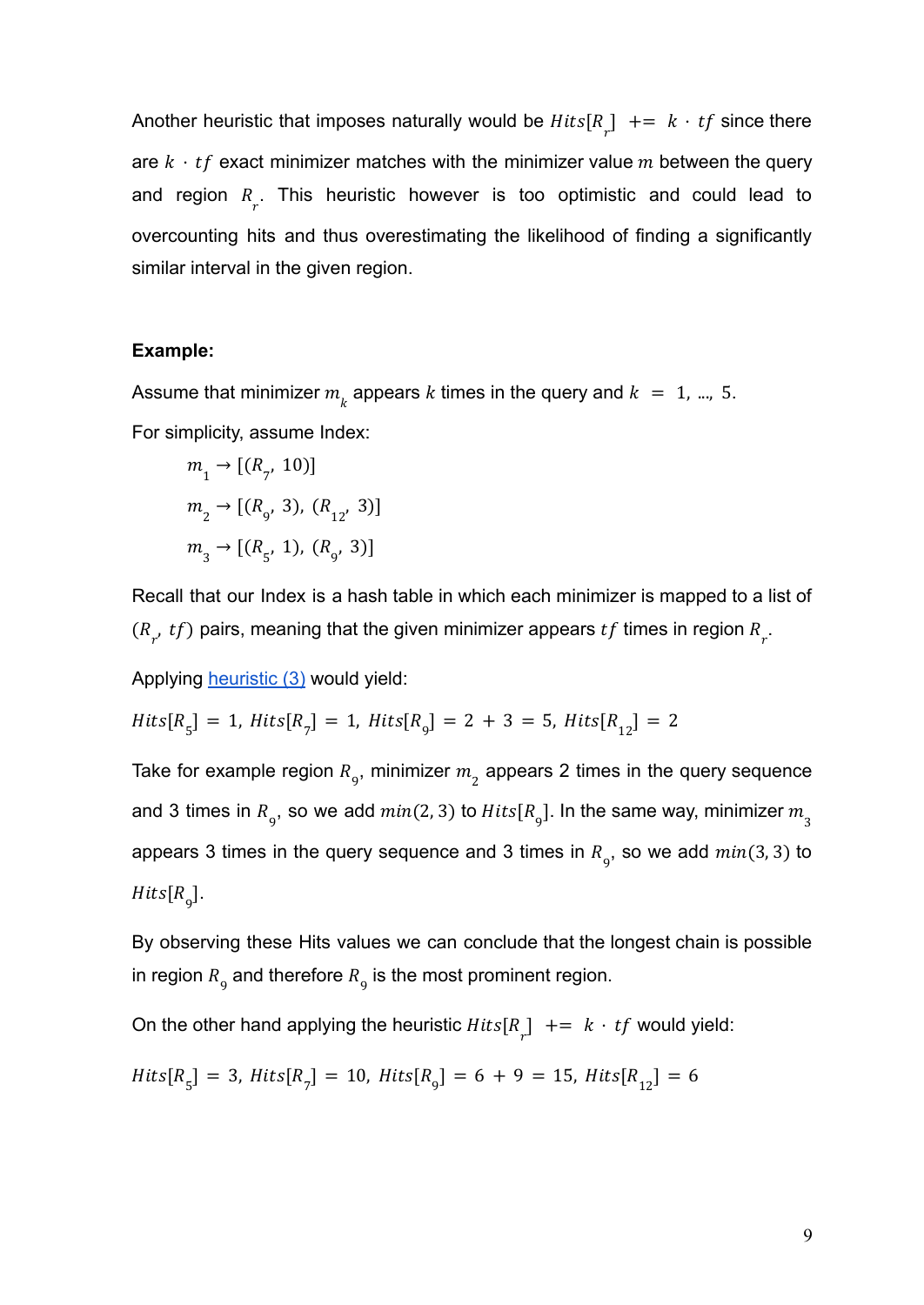We would again identify region  $R_{_9}$  as the most prominent region, however it is hard to provide a sensible interpretation of these results. Notice also that region  $R_{_{\cal Z}}$  is drastically overvalued.

We will now supply the pseudocode for counting hits.

#### **Algorithm 2** Counting hits

```
Input: Query minimizers sorted by value, Target Index
Output: Hits array
Function CountHits(QuerySketch, Index):
Hits[] \leftarrow Array of size = total number of regions, all elements set to zero
i \leftarrow 1cnt \leftarrow 1while i < QuerySketch.size():
       if QuerySketch[i] == QuerySketch[i-1]
              cnt++
       else
              for each (Rr, tf) in Index[QuerySketch[i-1]]:
                    Hits[RT] += min(cnt, tf)
              cnt \leftarrow 1return Hits
```
The time complexity of this algorithm is  $O(Q * L/A)$ , where Q is the length of the query sequence,  $L$  the length of the target sequence and  $A$  half of the region length. The term  $L/A$ , after flooring, equals the total number of regions in the reference sequence. We expect this algorithm to be somewhat faster than minimap2's algorithm for finding minimizer matches between the query and target sequence since the total number of regions is less than the total number of possible minimizer positions.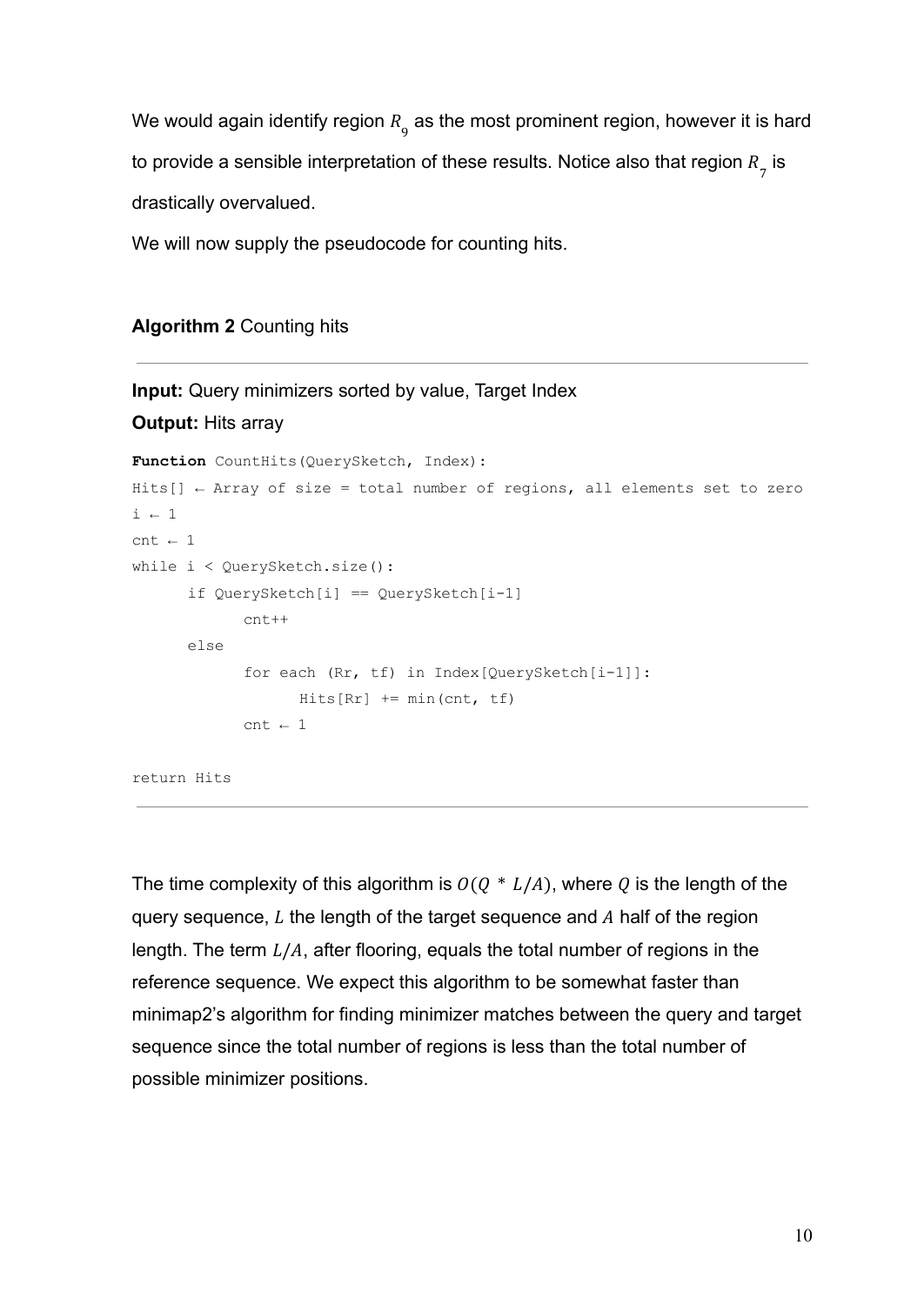#### <span id="page-12-0"></span>**1.3.2. Selecting Regions**

After computing Hits, hifimap chooses the most prominent regions on which it will find and chain exact minimizer matches. The simplest strategy is to select  $k$ regions with the highest Hits score that is larger than some threshold  $h$ , where  $k$ and  $h$  are user defined constants. This strategy is inefficient as it overlooks the fact that the regions are overlapping so in practice it often chooses neighbouring regions which is redundant. It's important to note that each additional selected region adds additional overhead which we want to minimize. Let's suppose that a significant mapping can be found in region  $R_{r}$ . Then it is highly probable that regions  $R_{r-1}^{\phantom{r}}$  and  $R_{r+1}^{\phantom{r}}$  will both have a large Hits score as they overlap with region  $R_{r}$ . Furthermore, the following invariant holds:

$$
Hits[R_r] \leq Hits[R_{r-1}] + Hits[R_{r+1}], r = 1, ..., \, floor(L/A) - 1 \tag{4}
$$

We will not formally prove this invariant but we will provide some intuition. All hits in the first half of region  $R_{r}$  are also hits in region  $R_{r-1}$  and all hits in the second half of region  $R_{\substack{r}}$  are also hits in region  $R_{r+1}^{\phantom{\dag}}$ . However, hits contained in the first half and the second half of regions  $R_{r-1}$  and  $R_{r+1}$  respectively, are not part of region  $R_{\stackrel{.}{r}}$  and hence the less or equal sign.

If a region  $R_{\mu}$  has a higher Hits score than each of its neighbours, there is no need to select the neighbours. Selecting only region  $R_{\overline{r}}$  is sufficient since it contains most, if not all hits from both its neighbouring regions. Therefore we propose the following strategy of selecting the most prominent regions:

### *Select regions with the highest Hits score that is larger than some threshold h without selecting neighbouring regions.* (5)

<span id="page-12-1"></span>In practice, a low value for  $k$  yields accurate and satisfying results and minimizes overhead.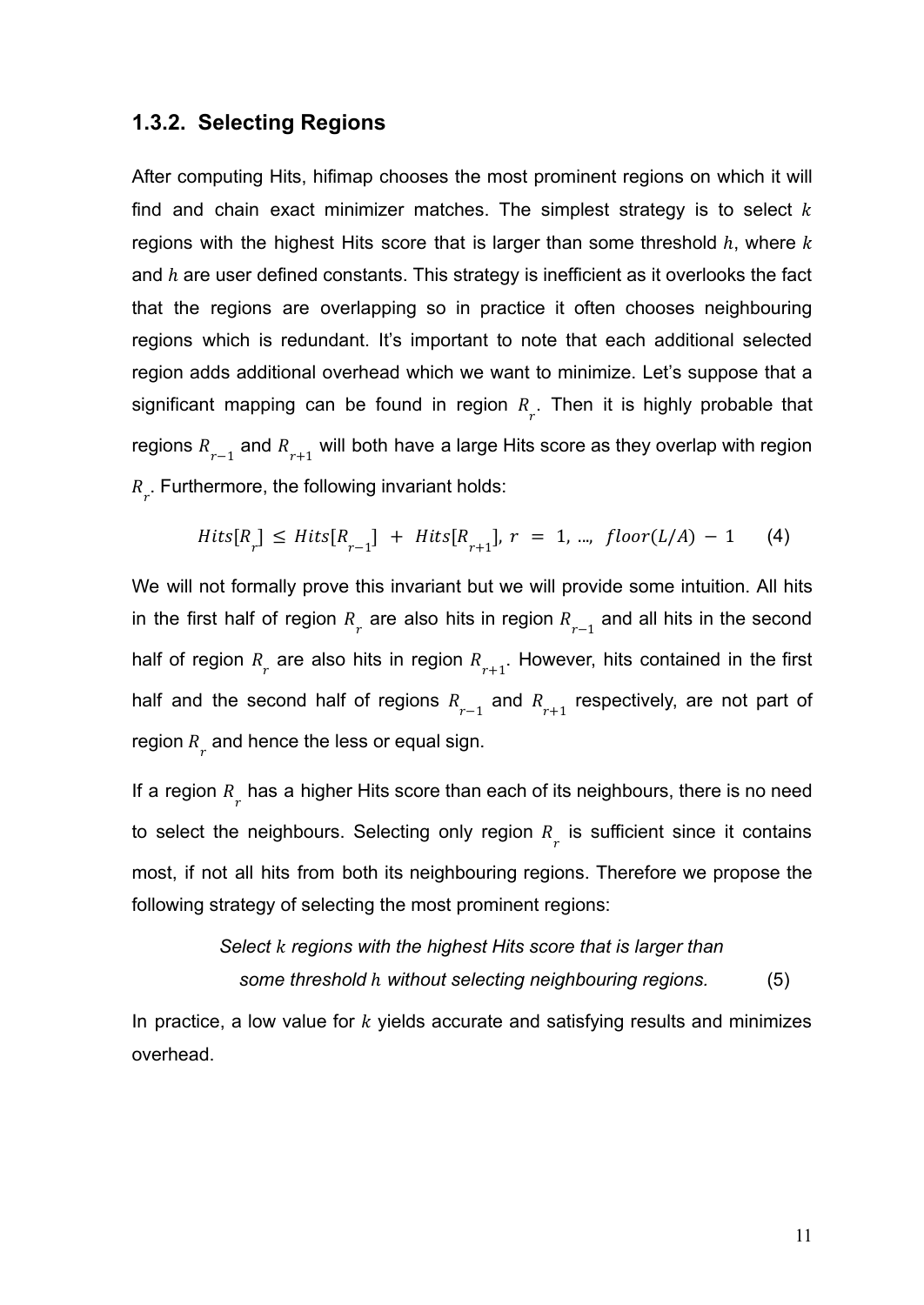#### <span id="page-13-0"></span>**1.3.3. Approximating Mapping Positions**

After computing *Hits*, ie. upper bounds on the lengths of chains, we can already approximate mapping positions on the reference just by observing Hits scores of neighbouring regions. Consider the following example:

Suppose a substring of length A was taken from the reference and  $S = Hits[R_r] = Hits[R_{r-1}]$  is the highest Hits score.  $Hits[R_r] = Hits[R_{r-1}]$  gives us a strong indication that the substring is taken from the interval  $[rA, (r + 1)A >$ as depicted in Fig [1.3.](#page-13-1) We can not guarantee that the substring is taken from the mentioned interval because of noise that might be originating from the first half and second half of regions  $R_{r-1}$  and  $R_r$  respectively, however in practice this is highly unlikely.



Fig 1.3 Substring taken from an interval colored light gray

<span id="page-13-1"></span>We can further generalize this by observing the ratio between Hits scores of neighbouring regions. If for example  $Hits[R_{r-1}]$  makes up 60% of  $Hits[R_r]$ and  $Hits[R_{r+1}]$  makes up the remaining 40% we can approximate the mapping interval as:  $[(r + 1)A - 0.6A, (r + 1)A, + 0.4A >$ , as depicted in [Fig 1.4.](#page-14-0)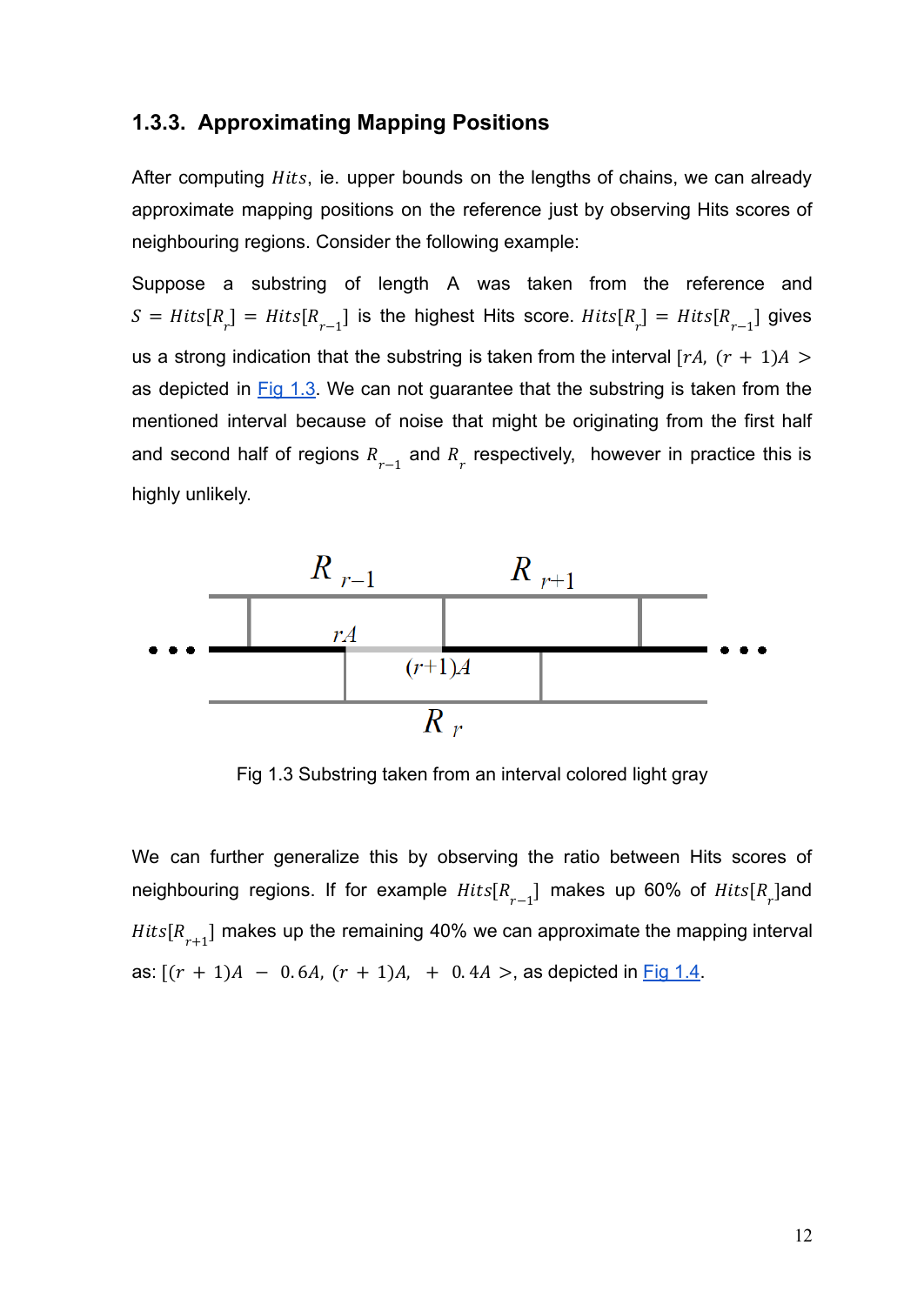

Fig 1.4 Substring taken from an interval colored light gray

<span id="page-14-0"></span>The general conclusion is as follows: If region  $R_{\overline{r}}$  is a selected region, we can approximate the mapping interval on the target sequence as:

$$
\left[ (r+1)A - \frac{Hits[R_{r-1}]}{Hits[R_r]} \cdot A, (r+1)A + \frac{Hits[R_{r+1}]}{Hits[R_r]} \cdot A \right]
$$

and we simplify it to:

$$
[p, p + A >, \text{ where } p = (r + 1)A - \frac{Hits[R_{r-1}]}{Hits[R_r]} \cdot A
$$

For the special case when region  $R_{\overline{0}}$  is selected, we can approximate the interval as:

$$
[p - A, p >, \text{ where } p = (r + 1)A + \frac{Hits[R_1]}{Hits[R_0]} \cdot A
$$

This approximation method implies that the entire query sequence is mapped to the approximated interval. In terms of accuracy, it relies heavily on the assumption that  $A \sim$  query sequence length. We have also found that the density of minimizers can affect the accuracy, since higher density leads to more precise Hits ratios.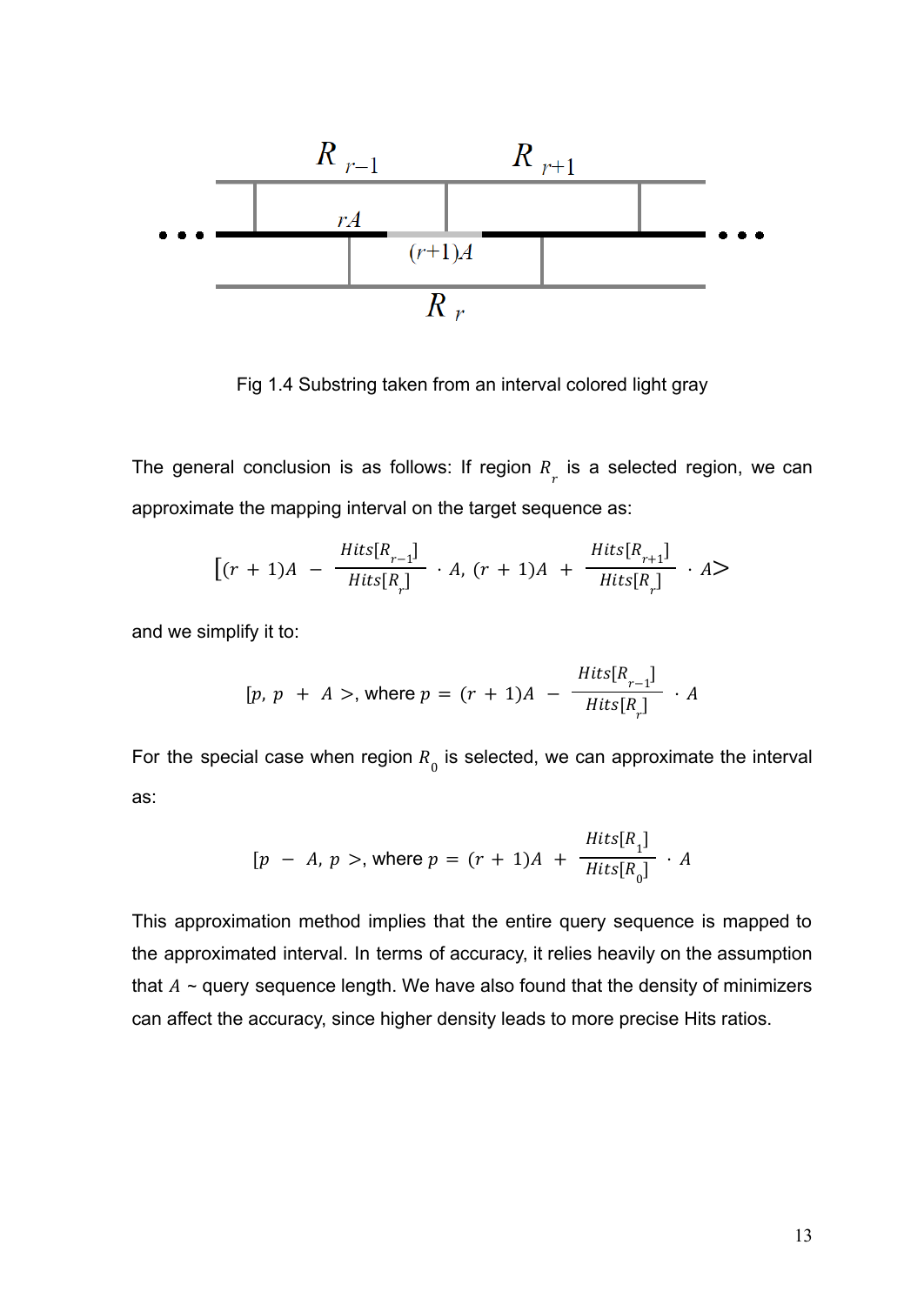#### <span id="page-15-0"></span>**1.3.4. Finding Matches**

For each selected region  $R_{\text{r}}$  hifimap finds exact minimizer matches between the query sequence and region  $R_{\overline{r}}$ . This can be accomplished in a few different ways. If a large  $k$  value is expected, or in other words, we need to find minimizer matches between the query sequence and a large number of regions, perhaps the most efficient approach is to index query minimizers in a minimap2-like fashion. Then we can simply iterate over minimizers of each selected region and find matches by querying this index. On the other hand, indexing proves to add a significant overhead for low values of  $k$  which are used in practice. Therefore hifimap adopts a different approach.

For each selected region hifimap collects region minimizers and sorts them by value and then employs a 2-pointer algorithm similar to the merge subroutine in merge-sort in order to find minimizer matches. Keep in mind that we have previously collected and sorted query minimizers in order to count hits. This algorithm is commonly used in read-to-read mapping tools and makes sense since we can consider each region as a target read which is twice longer than the query read.

We will now address different approaches to collecting region minimizers. The most straightforward approach is to simply compute the minimizers dynamically by iterating over each selected region. Considering all  $k$  regions, the time complexity of this is  $O(kA)$  but in practice we can consider  $k$  and  $A$  to be constants so this would effectively be  $(0)(1)$ . In fact, we can consider the entire process of finding minimizer matches to be  $O(1)$  in practice. This constant time, however, is quite large and noticeable as it consumes a considerable share of runtime in the entire mapping procedure when mapping to short reference sequences. For example, in our experimentation dynamically computing region minimizers took up ~60% of runtime of the entire mapping procedure when mapping to a target sequence of length  $10^6$ . As expected, we have found that this percentage decreases as we increase the target sequence length.

It's important to notice that we have already computed minimizers from all regions in the Index Construction algorithm but we didn't store them in memory. In order to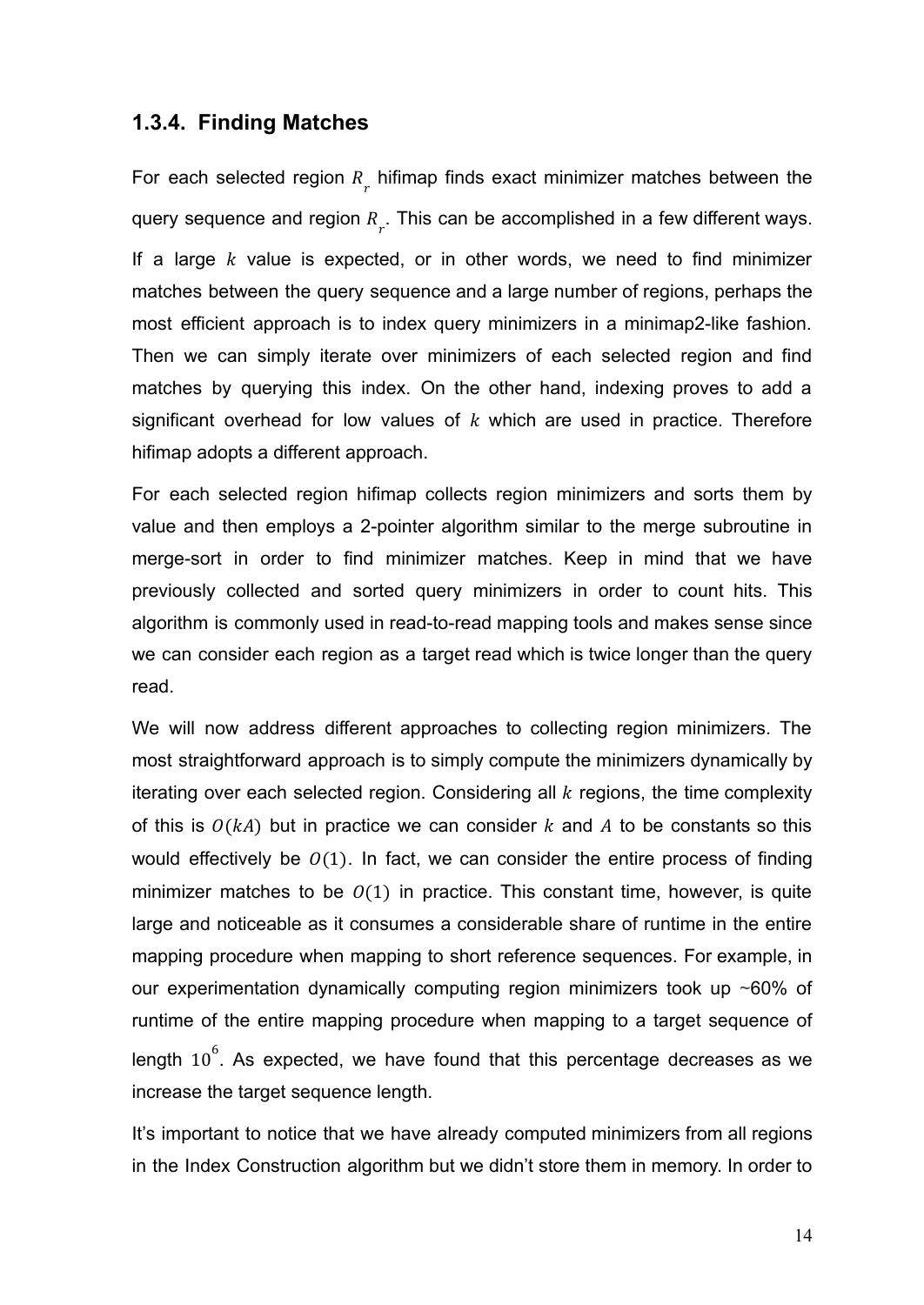make hifimap competitive with other mappers on both long and short reference sequences, we decided to store precomputed minimizers from all regions in memory and then we can simply fetch minimizers from selected regions at runtime. This of course comes with an additional memory cost, however it is used only when mapping to short reference sequences which don't take up much memory anyway. On large reference sequences, hifimap sticks with dynamically computing minimizers as this constant time becomes imperceptible and the additional memory cost would be too great.

If we don't have strict memory requirements and using more memory for short reference sequences is acceptable, the process of finding matches can be further improved by precomputing minimap2-like indexes for each existing region. The algorithm would then simplify to just iterating over query minimizers and finding matches by querying indexes of selected regions. Hifimap doesn't implement this approach for the sake of simplicity and since bioinformaticians mostly care about large reference sequences.

#### <span id="page-16-0"></span>**1.3.5. Chaining**

After finding minimizer matches between the query sequence and all selected regions, the last step is to perform chaining. Chaining is a process of finding the maximal collinear subset of matches by solving the longest increasing subsequence problem. Before actual chaining, clustering is performed on the list of found matches and a chain is computed for each cluster. Each chain then represents a mapping result.

Hifimap performs chaining in the same fashion as minimap2. However, the list of found matches on which chaining is performed is significantly smaller since it consists only of matches found on selected regions. On the other hand, minimap2 performs chaining on matches found throughout the whole reference sequence. We argue that this difference will be noticed in runtimes when mapping to sequences with highly repeating minimizers since minimap2 should then find a significantly larger number of minimizer matches that need to be chained.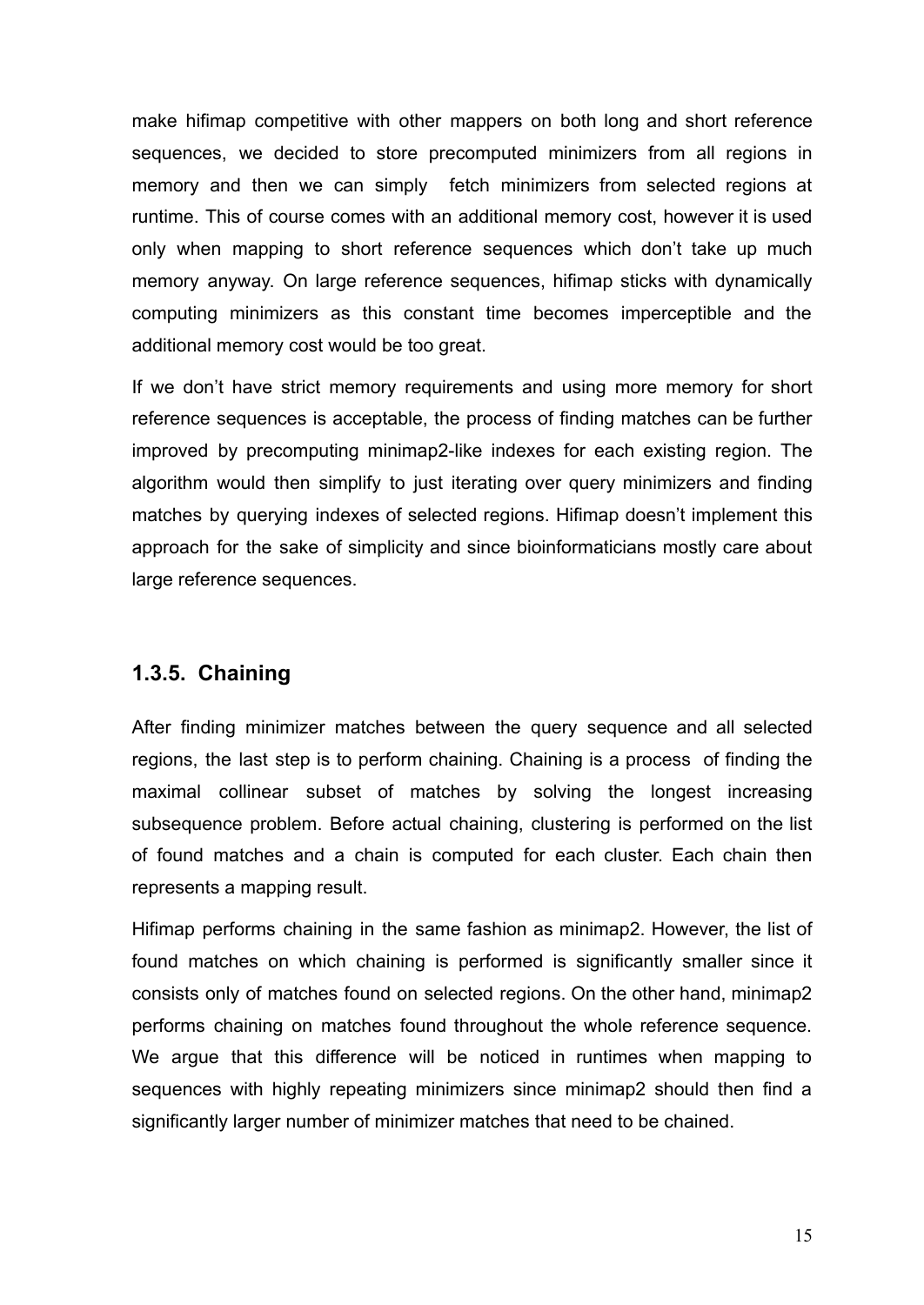#### <span id="page-17-0"></span>**1.3.6. Pseudocode and Analysis**

At the end of this section, we provide the pseudocode and analysis of the entire mapping procedure.

```
Algorithm 3 Mapping a query sequence
```

```
Input: Query sequence, Target Index
Output: Chained minimizer matches
Function Map(Query, Index, k, h):
QuerySketch = ComputeMinimizers(Query)
SortByValue(QuerySketch)
Hits = CountHits(QuerySketch, Index)
Matches \leftarrow Empty listfor each region in SelectRegions (Hits, k, h):
      RegionSketch = CollectRegionMinimizers(region)
      for each match in FindMatches(QuerySketch, RegionSketch):
            Matches.insert(match)
```
return Chain(Matches)

In the given pseudocode  $\text{SelectRegion}(Hits, k)$  is a function that returns a list of selected regions using some strategy, for example [strategy \(5\).](#page-12-1)

CollectRegionMinimizers(region) returns a list of minimizers belonging to a given region. It can be implemented in a few different ways as discussed in [section](#page-15-0) 1.3.4. FindMatches (QuerySketch, RegionSketch) returns a list of minimizer matches found between the two given sketch lists using the 2-pointer algorithm mentioned in [section](#page-15-0) 1.3.4 or some other method. The pseudocode for CountHits(QuerySketch, Index) is given in [section](#page-9-1) 1.3.1.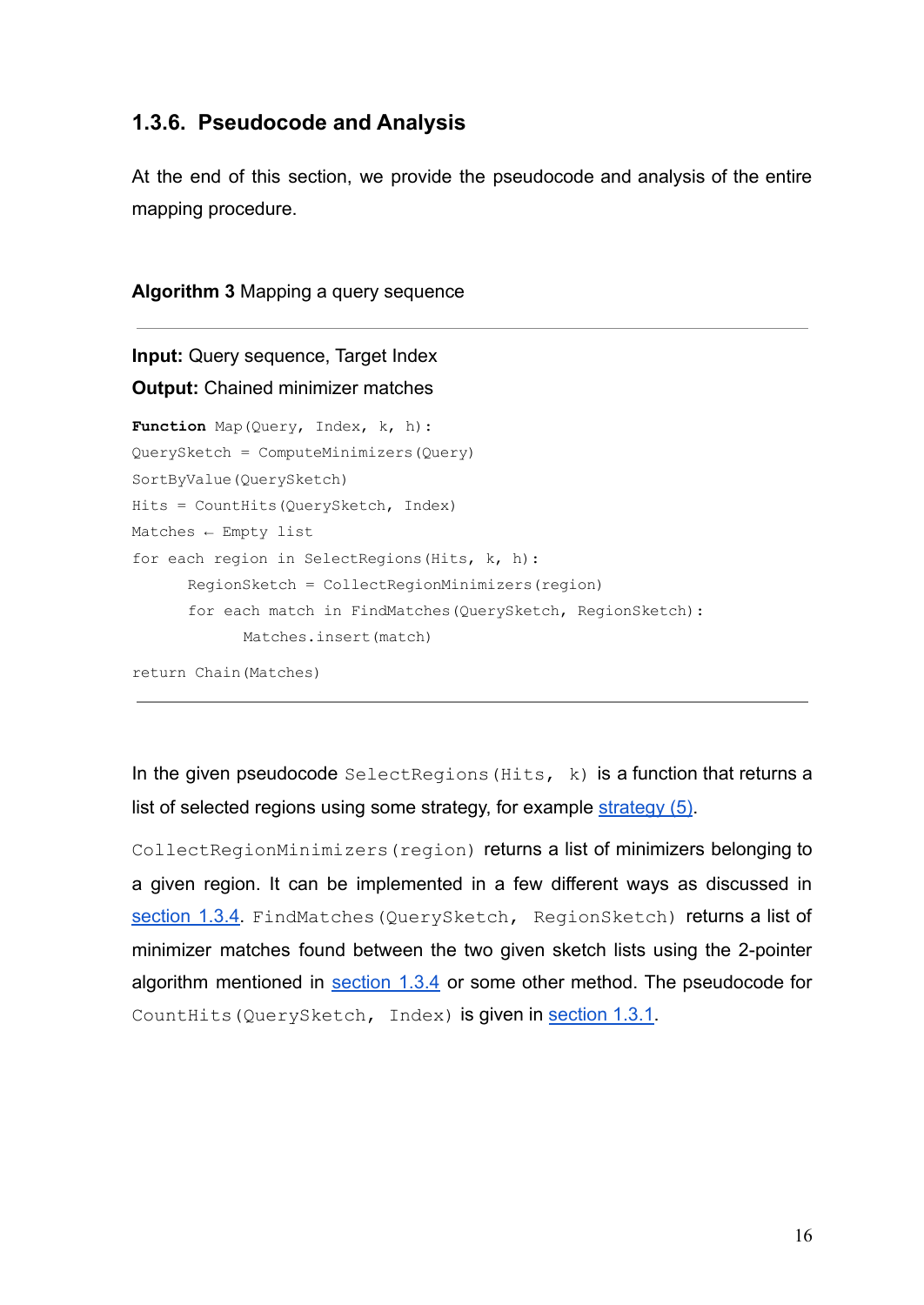In our analysis we will use the following notation:

Let  $L$  be the length of the target sequence,  $Q$  the length of the query sequence and A half of the region length.

In terms of time complexity, notice that only functions CountHits() and SelectRegions() depend on the length of the target sequence. This dependency is further dampened because they do not solely depend on  $L$ , but actually depend on the total number of regions which is  $A$  times smaller than  $L$ . Their time complexities are  $O(Q \cdot L/A)$  and  $O(L/A)$ , respectively, assuming  $k = 1$ is given to SelectRegions() so it only needs to find the region with the maximum *Hits* score. We can consider everything else to be constant time overhead, since  $Q \sim A \sim$  const. in practice. Also, it's worth mentioning that the worst case scenario for CountHits() is highly unlikely to occur.

On the other hand, minimap2 finds and chains exact minimizer matches between the query and the entire reference sequence. We argue that the time complexity of this has a larger multiplicative constant hidden in its Big O notation than that of hifimap. Therefore, we expect that asymptotically, the runtime of hifimap should grow slower than the runtime of minimap2.

We have tested hifimap on both synthetic and real data and compared the results to minimap2. The accuracy was estimated as a percentage of minimap2 mappings which have equivalent hifimap mappings with some tolerance of t base pairs.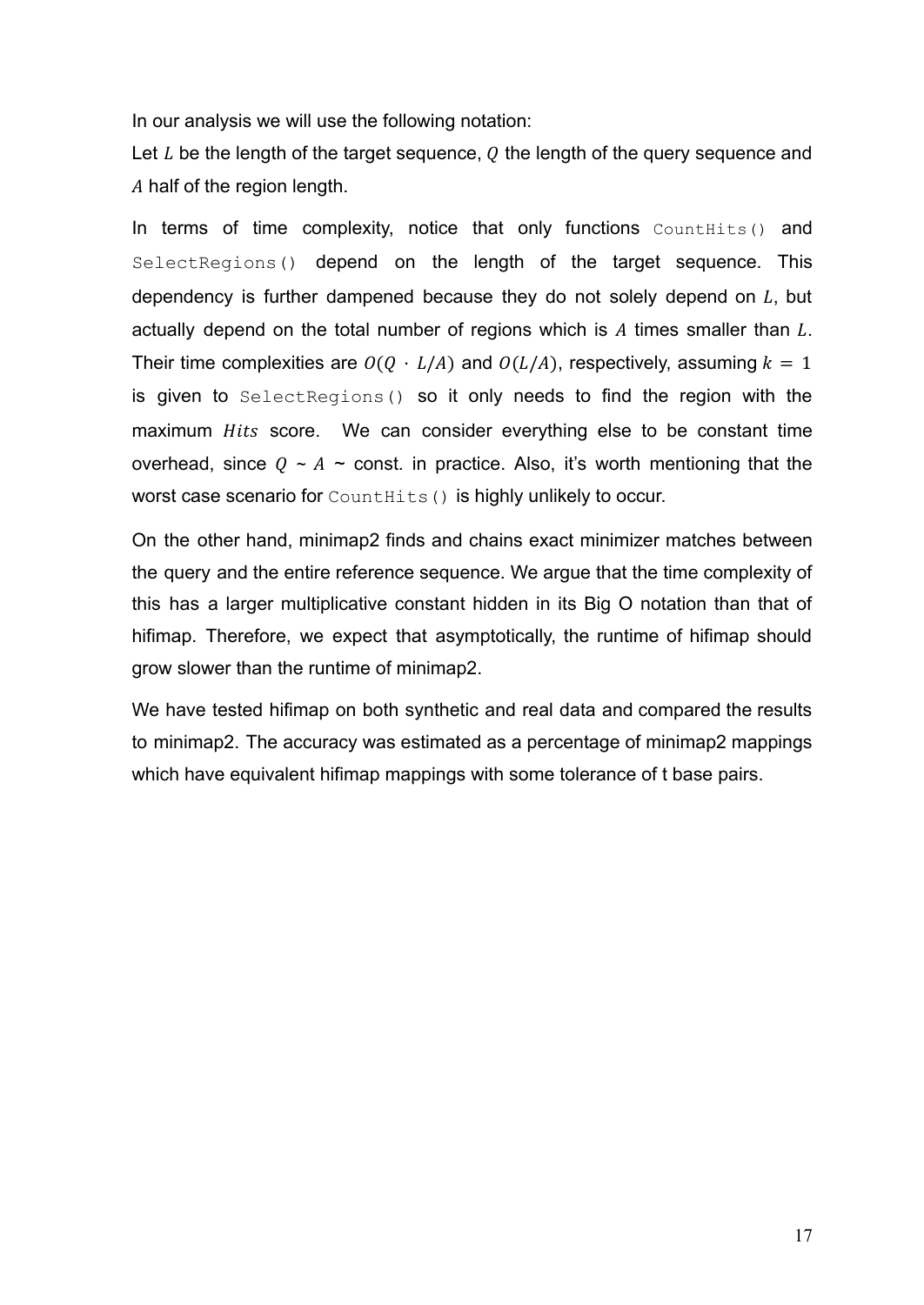## <span id="page-19-0"></span>**2. Implementation**

Hifimap is implemented in C++ and supported on Linux, MS Windows, and Mac OS. It can be used as a C++ library or as a stand-alone application. We have implemented hifimap on top of ram, which is a C++ implementation of minimap with a few modifications.

Hifimap offers quite a large number of options and can be widely configured.

Hifimap's dependencies are:

- $\int$  gcc 4.8+ | clang 3.5+
- $\bullet$  cmake 3.11+
- pthread
- $\bullet$  zlib 1.2.8+
- rvaser/biosoup 0.10.0
- rvaser/thread\_pool 3.0.3
- rvaser/bioparser 3.0.13

Hifimap uses the module bioparser for parsing input sequences, biosoup for efficient data structures used to store biological data and thread\_pool for mapping query sequences in parallel on multiple threads.

### <span id="page-19-1"></span>**2.1. Details**

When creating the Index, we do not directly insert (region, term frequency) pairs in the hash table but rather append them in an array. The hash table only keeps the intervals on the array. This is designed to reduce heap allocations and cache misses.

We have implemented [strategy](#page-12-1) (5) as a region selection strategy and have optimized it for  $k = 1$  to only find the region with the maximum Hits score.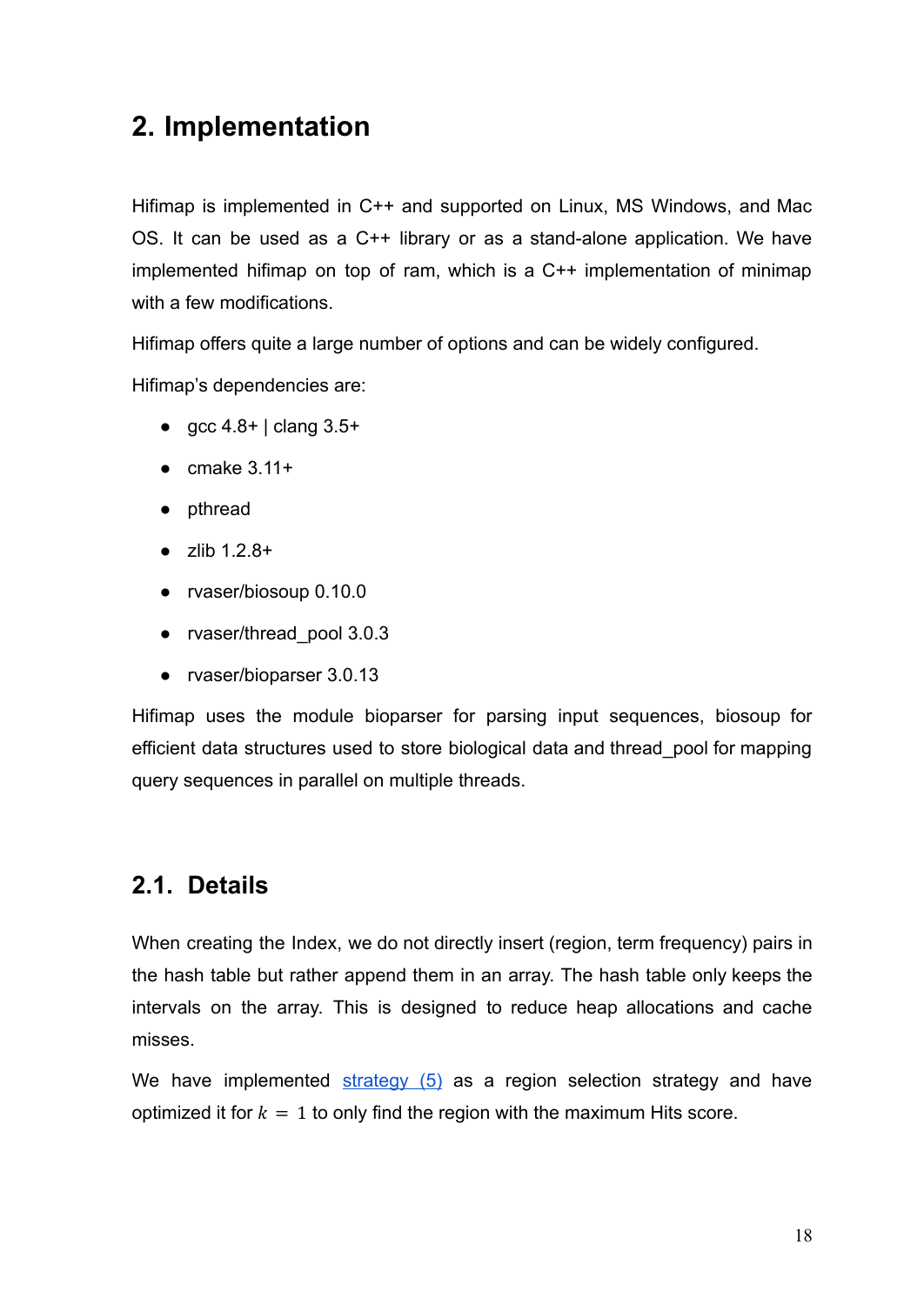An approximation method described in [section](#page-13-0) 1.3.3. is used when given the option --approx. This results in a faster runtime as we only compute Hits and immediately approximate mapping positions but may reduce accuracy.

Following the discussion on collecting region minimizers in [section](#page-15-0) 1.3.4, we have given the user the option to choose between extra time overhead or additional memory cost. By default hifimap uses additional memory in order to reduce the time overhead. This can and should be toggled when mapping to large reference sequences using the option --save-mem (for the lack of a better name).

If given the option  $--$ minhash, hifimap uses only a portion of collected minimizers which leads to significant runtime improvement but could affect accuracy.

All of the sorting in hifimap is done using Radix sort.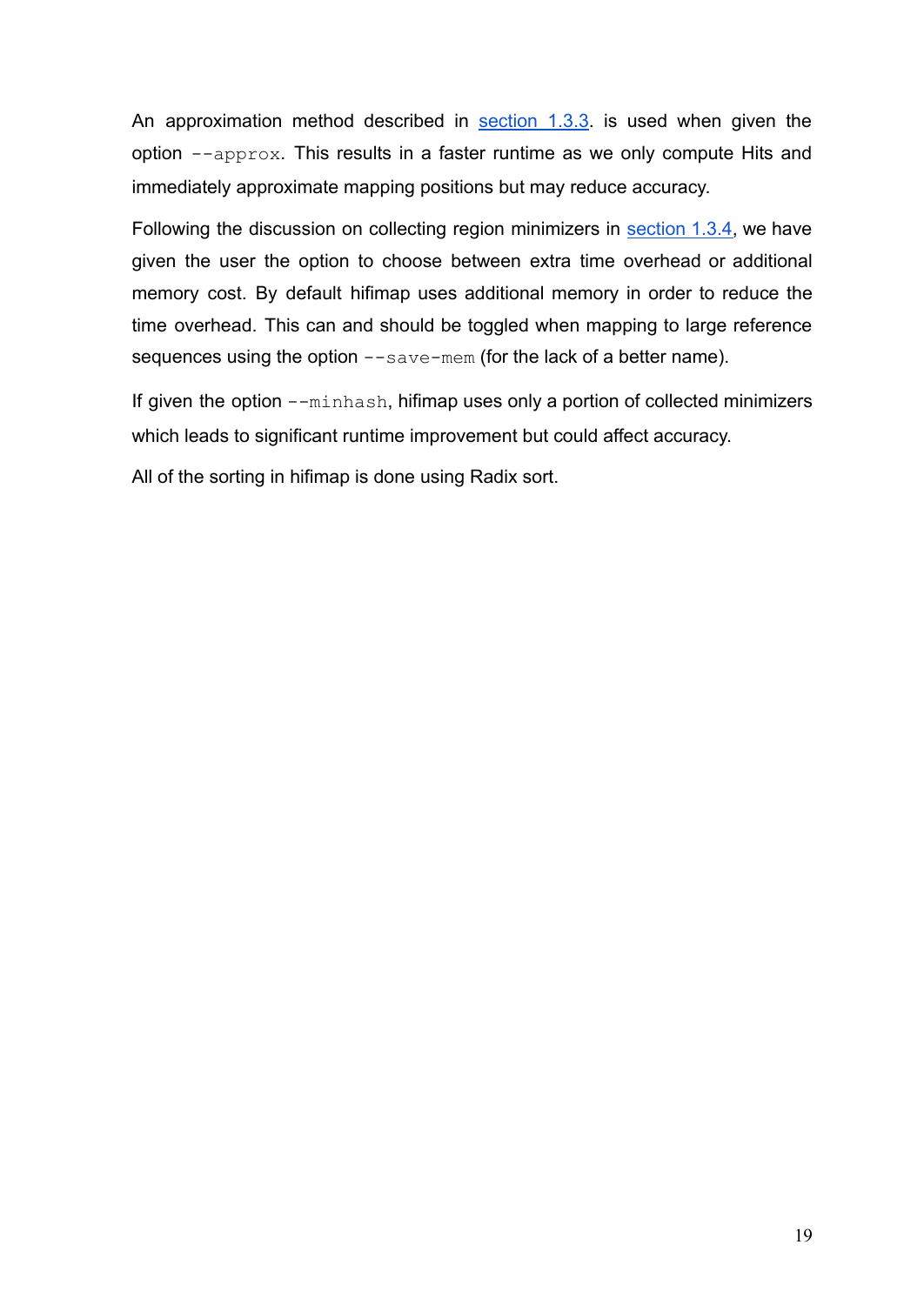## <span id="page-21-0"></span>**3. Results**

Hifimap was able to achieve competitive runtimes on both short and long reference sequences, while especially excelling on very large sequences with highly repeating minimizers. The constant time overhead proved to be significant when mapping to short sequences with a large percentage of singleton minimizers. However, it seems to pay off when reference sequence length increases.

We have conducted tests on both minimap2 and hifimap and compared the results. Accuracy of hifimap was estimated relative to minimap2, by computing a percentage of minimap2 mappings for which an equivalent hifimap mapping exists with tolerance of t base pairs. We denote this percentage as *coverage*, in order to not confuse it with actual mapping accuracy.

In order to simulate HiFi reads, we have synthetically generated for each reference sequence 100k reads, all of length exactly 20k base pairs, with an error rate of 0.5%. At the end we also present results on an actual HiFi dataset.

All tests were conducted using 4 threads with kmer length set to 15 and window length set to 5, all other options were left as default on both minimap2 and hifimap. We will now present results from our experimentation with differing reference sequence lengths.

|                      | minimap2 | hifimap | hifimap<br>--save-mem | hifimap<br>--approx |
|----------------------|----------|---------|-----------------------|---------------------|
| Indexing time        | 0.078s   | 0.2676s | 0.21s                 | 0.2s                |
| Mapping time         | 128.3s   | 182.4s  | 227.7s                | 136.9s              |
| Peak RSS             | 0.964GB  | 0.34GB  | 0.33GB                | 0.33GB              |
| $#$ mappings         | 100000   | 100000  | 100000                | 100000              |
| coverage $t = 30bp$  |          | 100%    | 100%                  | 33.6%               |
| coverage $t = 100bp$ |          | 100%    | 100%                  | 82.02%              |
| coverage $t = 200bp$ |          | 100%    | 100%                  | 98.78%              |

Table 3.1 Synthetic target, length  $10^6$ , 99.94% singleton minimizers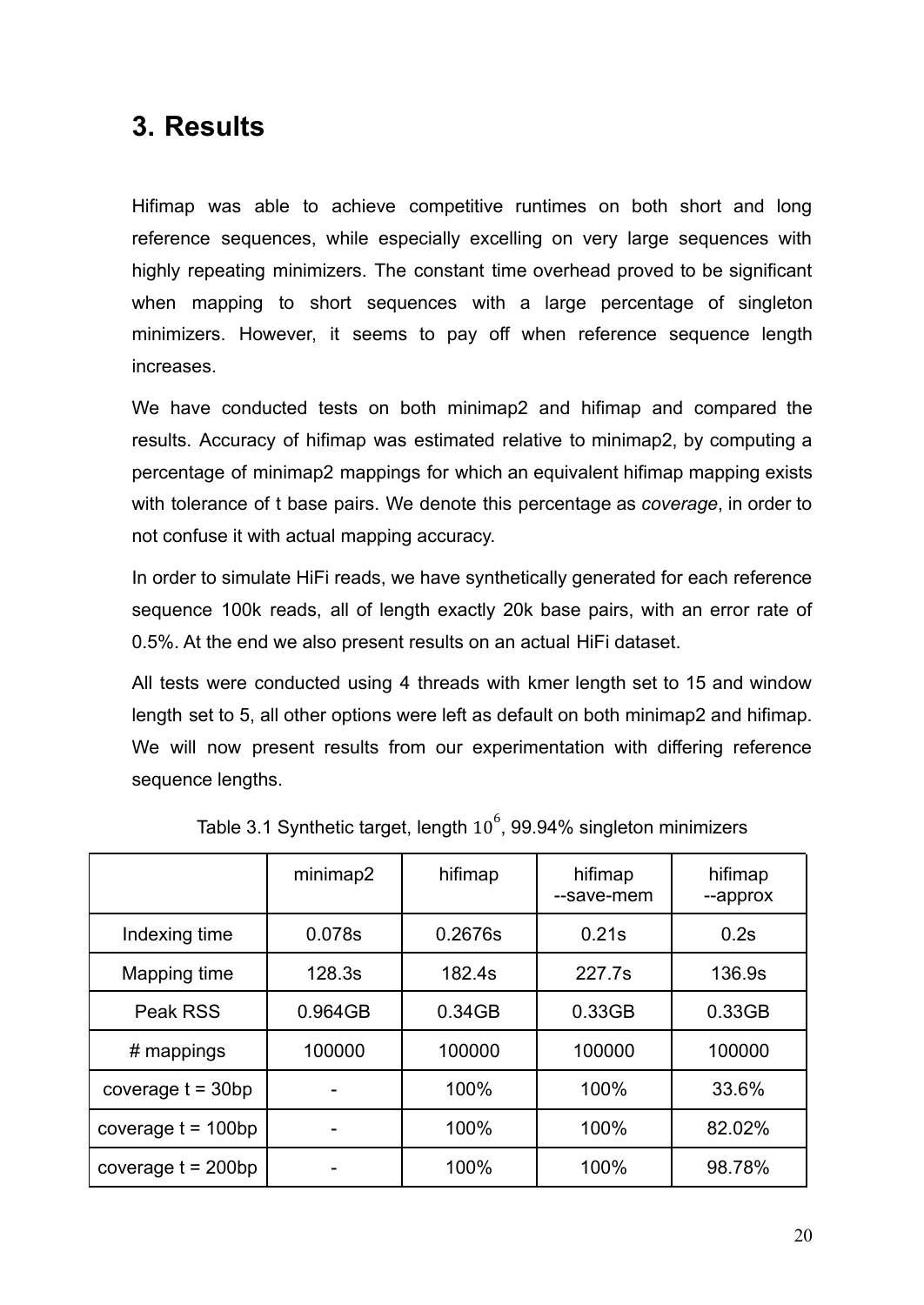|                      | minimap2 | hifimap | hifimap<br>--save-mem | hifimap<br>--approx |
|----------------------|----------|---------|-----------------------|---------------------|
| Indexing time        | 7.63s    | 15.76s  | 13.67s                | 12.41s              |
| Mapping time         | 170.1s   | 232.7s  | 282.3                 | 206.2s              |
| Peak RSS             | 2.23GB   | 2.97GB  | 2.43GB                | 2.43GB              |
| $#$ mappings         | 100000   | 100000  | 100000                | 100000              |
| coverage $t = 30bp$  |          | 100%    | 100%                  | 30.5%               |
| coverage $t = 100bp$ |          | 100%    | 100%                  | 77.55%              |
| coverage $t = 200bp$ |          | 100%    | 100%                  | 97.64%              |

Table 3.2 Synthetic target, length  $10^8$ , 93.59% singleton minimizers

It seems that, compared to minimap2 hifimap performs worse on short reference sequences. We would argue that a high percentage of singleton minimizers is an even more important factor than the reference sequence length. Due to most minimizers being singletons, minimap2 finds a low number of minimizer matches and does so quickly just by querying the Index. A low number of minimizer matches implies a fast chaining process which results in minimap2's fast runtime.

Hifimap on the other hand first computes Hits scores, applies some strategy to select regions and uses a 2-pointer merge-style algorithm to find hits between the query sequence and selected regions. This is simply redundant when dealing with sequences with a high percentage of singleton minimizers as the resulting list of minimizer matches that gets chained is about the same size as minimap2's. The main idea behind hifimap and the reason for the added overhead is to reduce this list down to a maximal constant size, independent of reference sequence length.

Mapping to short sequences can further be improved by precomputing minimap2-style indexes for each existing region and finding matches by just iterating query minimizers and querying indexes of corresponding regions, as discussed in [section](#page-15-0) 1.3.4. This would deplete the need for the 2-pointer algorithm for finding matches used in the hifimap implementation.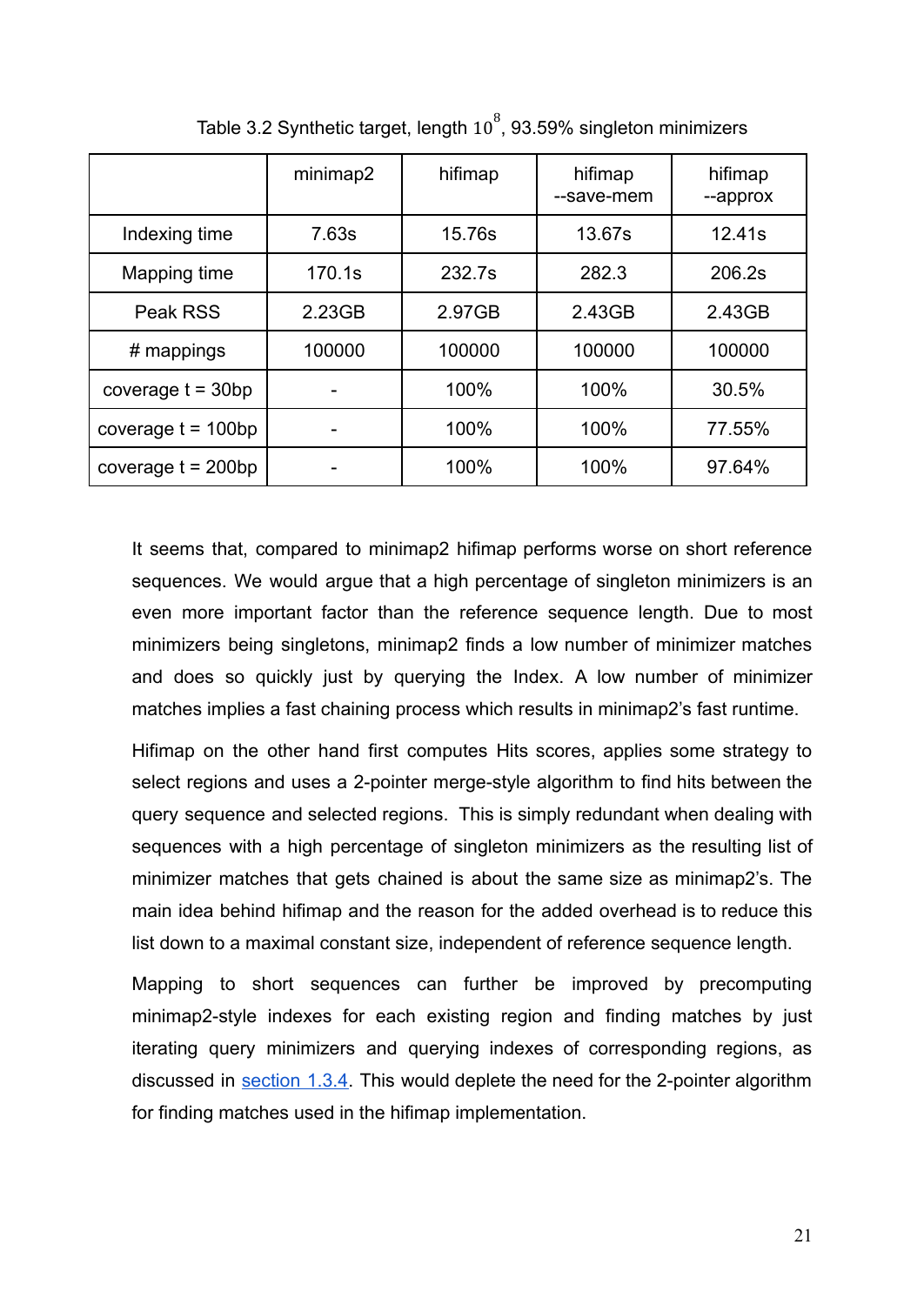|                      | minimap2 | hifimap | hifimap<br>--save-mem | hifimap<br>--approx |
|----------------------|----------|---------|-----------------------|---------------------|
| Indexing time        | 75.87s   | 190.7s  | 185.9s                | 167.1s              |
| Mapping time         | 346.7s   | 258.6s  | 313.2s                | 229.2s              |
| Peak RSS             | 11.66GB  | 23.81GB | 14.21GB               | 14.21GB             |
| $#$ mappings         | 100000   | 100000  | 100000                | 100000              |
| coverage $t = 30bp$  |          | 99.99%  | 99.99%                | 14.72%              |
| coverage $t = 100bp$ |          | 100%    | 100%                  | 44.96%              |
| coverage $t = 200bp$ |          | 100%    | 100%                  | 73.61%              |
| coverage $t = 400bp$ |          | 100%    | 100%                  | 96.14%              |

Table 3.3 Synthetic target, length  $10^9$ , **53.5%** singleton minimizers

Table 3.4 Synthetic target, length  $2 \cdot 10^9$ , **33.11%** singleton minimizers

|                      | minimap2 | hifimap | hifimap<br>--save-mem | hifimap<br>--approx |
|----------------------|----------|---------|-----------------------|---------------------|
| Indexing time        | 136.4s   | 438.5s  | 407.1s                | 410.2s              |
| Mapping time         | 371.2s   | 241.8s  | 300.5s                | 199.4s              |
| Peak RSS             | 22.74GB  | 40.51GB | 29.67GB               | 29.67GB             |
| # mappings           | 100000   | 100000  | 100000                | 100000              |
| coverage $t = 30bp$  |          | 99.96%  | 99.96%                | 9.13%               |
| coverage $t = 100bp$ |          | 99.99%  | 99.99%                | 29.32%              |
| coverage $t = 200bp$ |          | 100%    | 100%                  | 52.52%              |
| coverage $t = 500bp$ |          | 100%    | 100%                  | 91.23%              |

A low percentage of singleton minimizers combined with large sequence length indicates highly repeating minimizers. As the number of repeating minimizers increases, the size of minimap2's list of minimizer matches that needs to be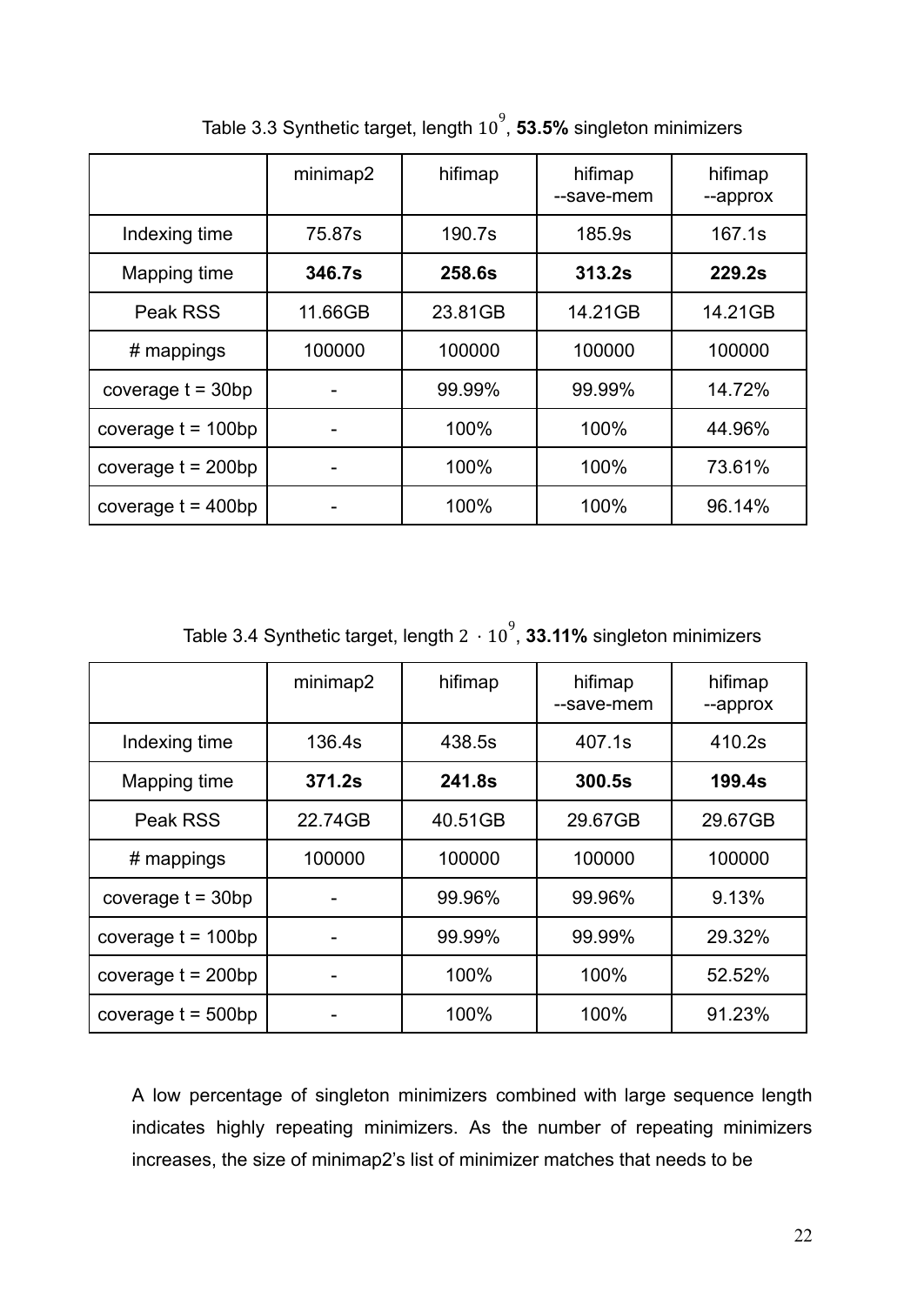chained increases. In contrast, the same list of matches has a constant upper bound in hifimap, hence we can observe positive results.

Hifimap should outperform minimap2 when the reference sequence has highly repeating minimizers. We benefit from the fact that minimizer repetition is mostly correlated with sequence length, so we expect and observe great performance for very large reference sequences which are of practical interest to us. Note that the largest known genome, *Paris japonica*, contains about 150 billion base pairs, 50 times more than the human genome.

Our approximation method didn't yield too satisfactory results, as its runtime is only a constant time away from the classic hifimap algorithm runtime at the price of accuracy that might be too high to be used in practice. It appears that as target sequence length increases, the approximation accuracy decreases.

Table 3.5 Target sequence: *E. coli*, length  $4.6 \cdot 10^6$ , 98.10% singleton minimizers Number of HiFi reads: 95514

|                      | minimap2 | hifimap | hifimap<br>--save-mem | hifimap<br>--approx |
|----------------------|----------|---------|-----------------------|---------------------|
| Indexing time        | 0.316s   | 0.611s  | 0.557s                | 0.561s              |
| Mapping time         | 270.4s   | 169.2s  | 211.72s               | <b>128.99s</b>      |
| Peak RSS             | 1.02GB   | 0.3GB   | 0.28GB                | 0.28GB              |
| $#$ mappings         | 98796    | 101526  | 101526                | 95514               |
| coverage $t = 30bp$  |          | 96.21%  | 96.21%                | 27.31%              |
| coverage $t = 100bp$ |          | 96.28%  | 96.28%                | 62.21%              |
| coverage $t = 200bp$ |          | 96.36%  | 96.36%                | 73.96%              |
| coverage $t = 500bp$ |          | 96.47%  | 96.47%                | 82.27%              |

We have to say we are pleasantly surprised with these results. It seems to go against our intuition that a high percentage of singletons benefits minimap2. Since this is a real dataset, it appears that hifimap adapts quite well to different read lengths. Note that this test was conducted on a different machine than all previous tests.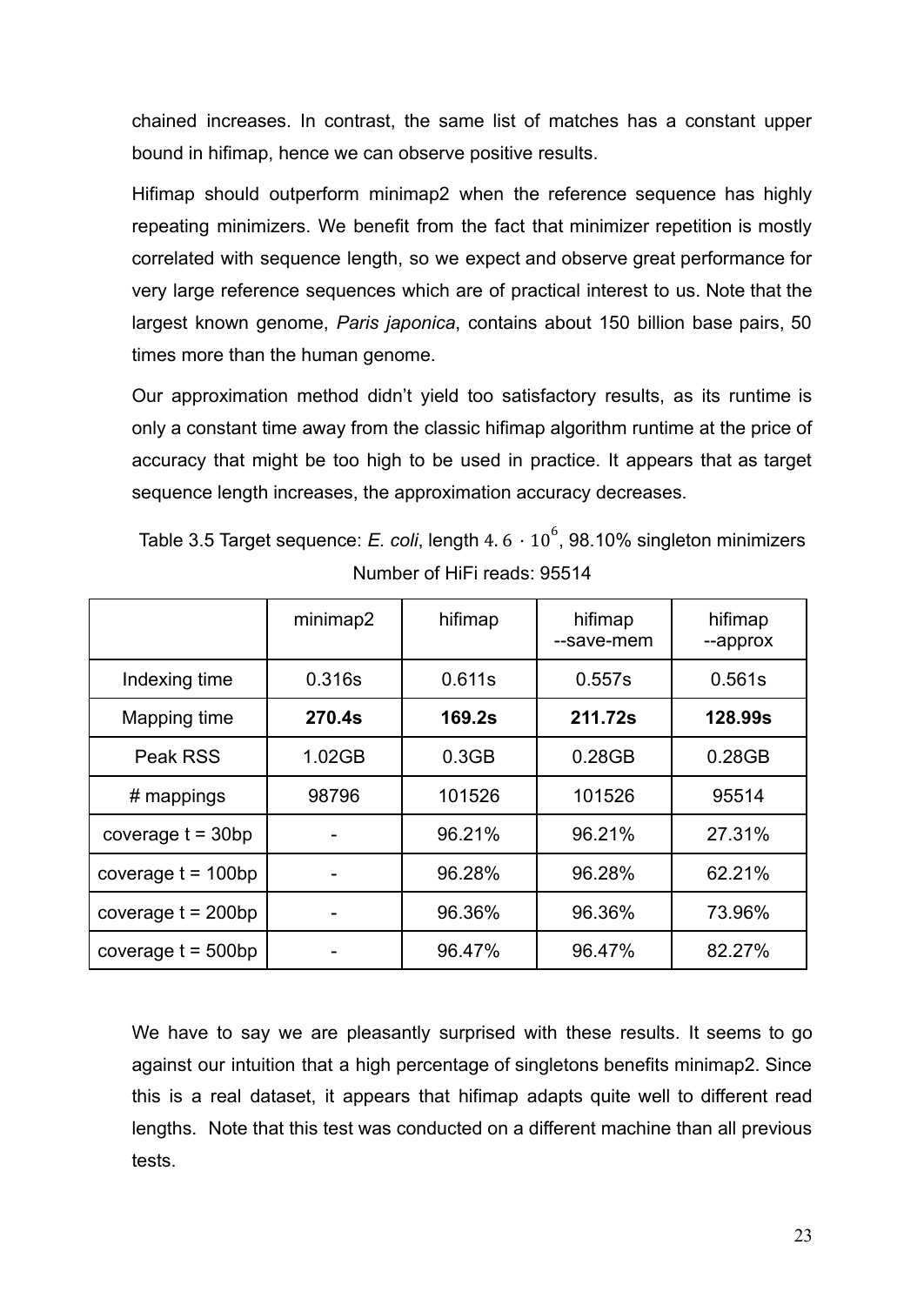## <span id="page-25-0"></span>**Conclusion**

Algorithms need to keep up and adapt to the latest advancements in sequencing technologies in order to improve bioinformatics data pipelines. HiFi reads have an astounding accuracy greater than 99% and a narrow length distribution with the maximal mean length of 25k base pairs. We developed a novel mapping algorithm, hifimap, which takes advantage of these properties.

Hifimap partitions the reference sequence into logical overlapping regions, identifies the most prominent regions by computing tight upper bounds of chain lengths for each region and finds exact minimizer matches only on most prominent regions which are then chained into mapping results. The idea is to reduce the length on which finding matches and chaining is performed down to a maximal constant length in order to improve runtime. Partitioning the reference sequence into regions allowed us to employ the TFIDF method in order to filter noisy minimizers and also to approximate mapping positions even without the need for finding and chaining exact matches.

We have laid the theoretical foundation of the hifimap algorithm, discussed various algorithm details and presented our implementation. Results show that hifimap performs well on both small and large reference sequences while especially excelling on very large sequences with highly repeating minimizers.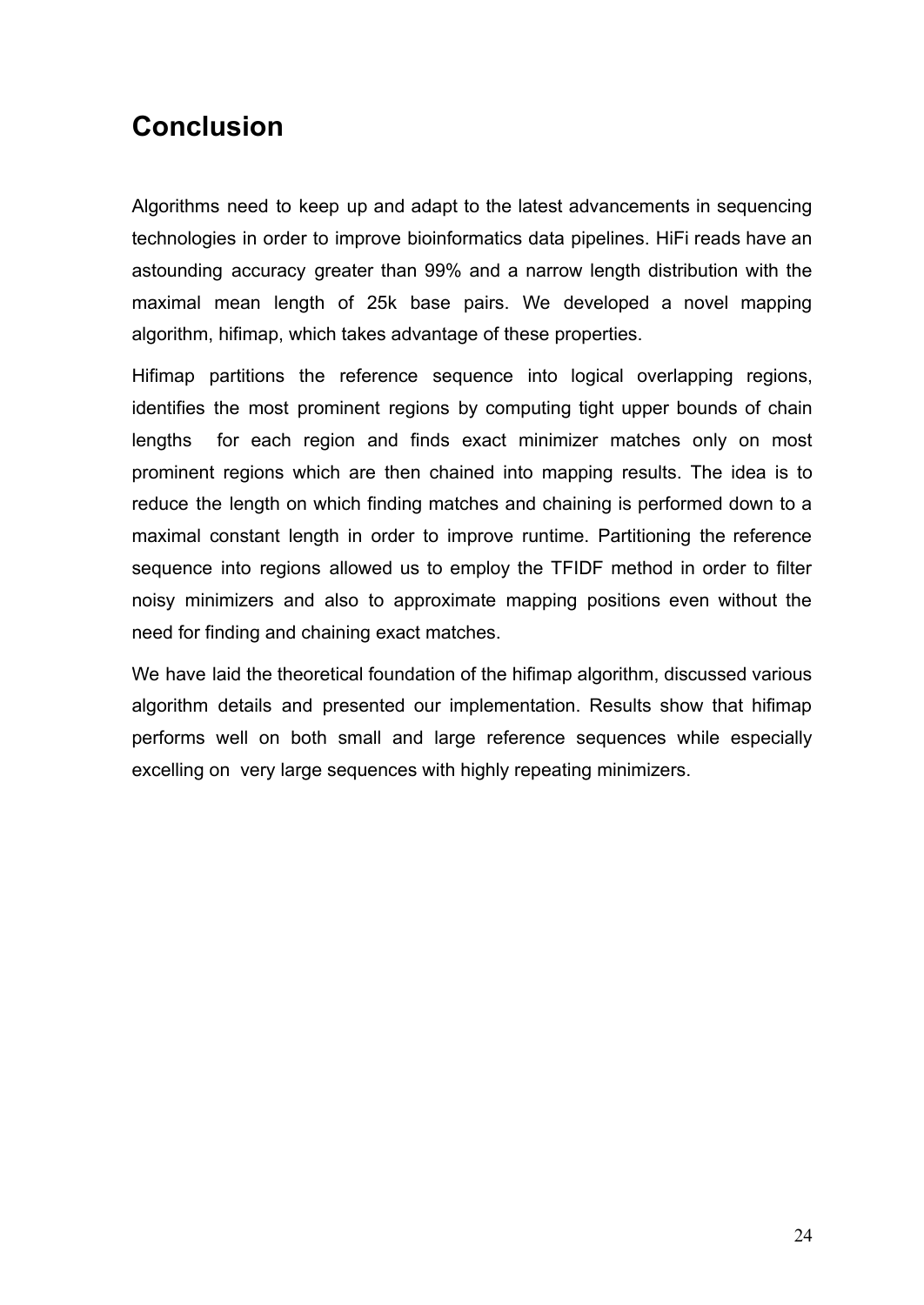## <span id="page-26-0"></span>**References**

[1] Heng Li, Minimap2: pairwise alignment for nucleotide sequences, *Bioinformatics*, Volume 34, Issue 18, 15 September 2018, Pages 3094–3100, <https://doi.org/10.1093/bioinformatics/bty191>

[2] Heng Li, Minimap and miniasm: fast mapping and de novo assembly for noisy long sequences, *Bioinformatics*, Volume 32, Issue 14, 15 July 2016, Pages 2103–2110, <https://doi.org/10.1093/bioinformatics/btw152>

[3] Michael Roberts, Wayne Hayes, Brian R. Hunt, Stephen M. Mount, James A. Yorke, Reducing storage requirements for biological sequence comparison, *Bioinformatics*, Volume 20, Issue 18, 12 December 2004, Pages 3363–3369, <https://doi.org/10.1093/bioinformatics/bth408>

[4] Robert Vaser, ram (2021, April) <https://github.com/lbcb-sci/ram>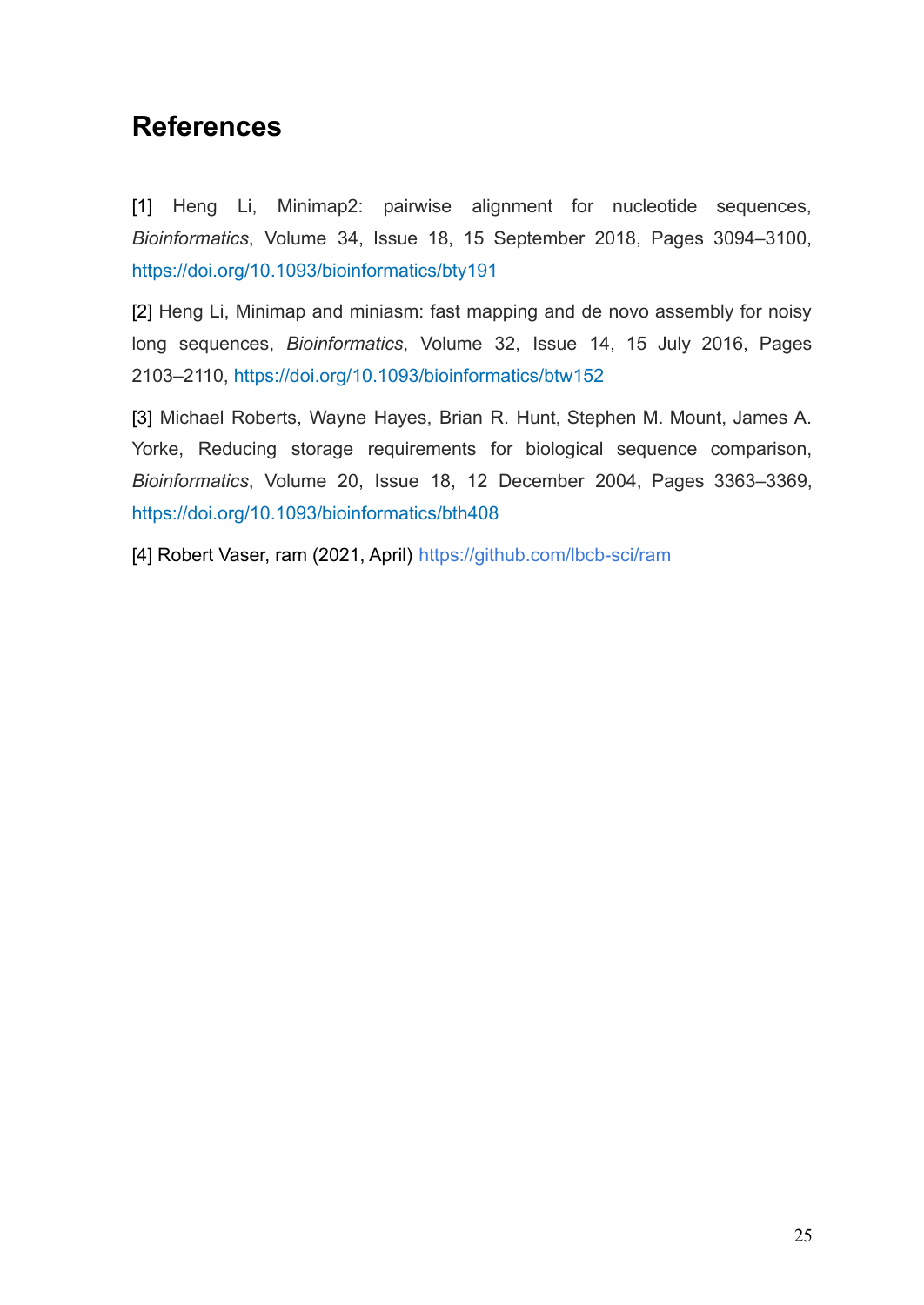# <span id="page-27-0"></span>**Summary**

Title: Rapid Alignment of High-Fidelity Sequencing Data

Keywords: Mapping, Alignment, HiFi reads, PacBio, hifimap, minimap2

Summary: Mapping DNA reads to a reference sequence is a common problem in bioinformatics and can be quite hard since sequences are often very large. High Fidelity reads, being the latest advancement in the field, have an astounding accuracy greater than 99% and a narrow length distribution with the maximal mean length of 25k base pairs. In this paper we propose a novel mapping algorithm optimized for HiFi reads, hifimap. We lay the theoretical foundations of the hifimap algorithm, discuss various algorithm details and present our implementation. Results show that hifimap performs well on both small and large reference sequences and in many cases outperforms minimap2 which is considered the industry standard.